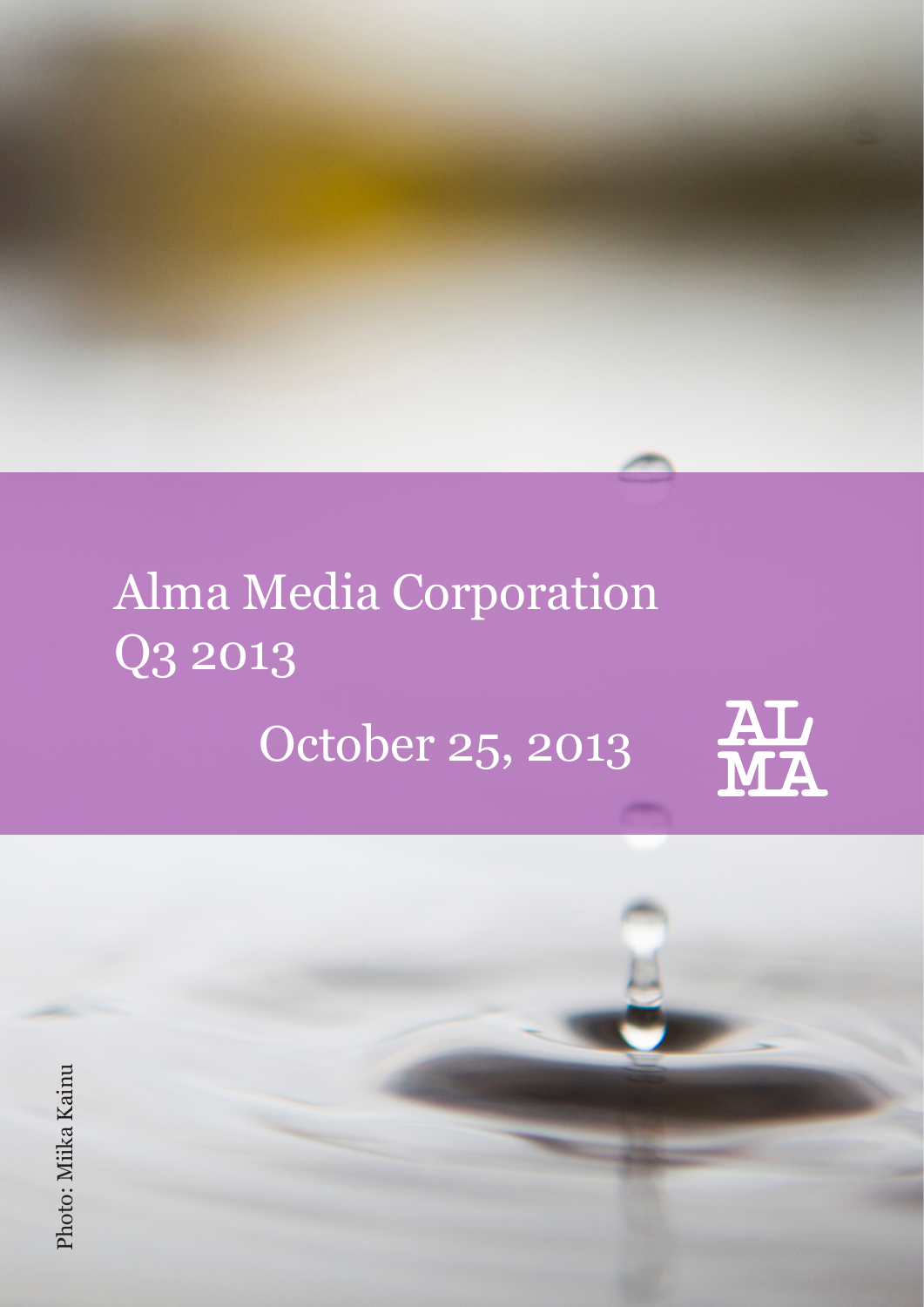#### Alma Media's Interim Report for January–September 2013: GROWTH IN DIGITAL SERVICES SLOWED DOWN REVENUE DECLINE

#### **Financial performance in July–September 2013:**

- Revenue MEUR 71.1 (75.2), down 4.6%.

- Content revenue MEUR 29.2 (30.8), down 5.2%; advertising revenue MEUR 34.1 (36.1), down 5.5%; service revenue MEUR 8.5 (8.4), up 1.4%.

- EBITDA (Earnings before interest, taxes, depreciation and amortisation) excluding non-recurring items MEUR 11.4 (12.0), down 5.2%.

- EBITDA MEUR 11.4 (11.3), up 0.6%.

- Operating profit excluding non-recurring items MEUR 7.8 (8.9), 10.8% (11.8%) of revenue, down 12.6%.

- Operating profit MEUR 7.8 (8.1), 10.8% (10.8%) of revenue, down 4.7%.

- Profit for the period MEUR 5.9 (8.1), down 27.1%.

- Earnings per share EUR 0.07 (0.10).

#### **Financial performance in January–September 2013:**

- Revenue MEUR 223.0 (237.4), down 6.1%.

- Content revenue MEUR 86.6 (92.3), down 6.2%; advertising revenue MEUR 108.9 (118.6), down 8.1%; service revenue MEUR 27.5 (26.5), up 3.7%.

- EBITDA excluding non-recurring items MEUR 27.4 (34.5), down 20.4%.

- EBITDA MEUR 35.4 (29.8), up 18.5%.

- Operating profit excluding non-recurring items MEUR 17.8 (25.0), 8.0% (10.5%) of revenue, down 28.8%.

- Operating profit MEUR 22.7 (18.9), 10.2% (8.0%) of revenue, down 19.7%.

- Profit for the period MEUR 17.9 (15.3), up 17.2%.

- Earnings per share EUR 0.23 (0.19).

| <b>KEY FIGURES</b>                    | 2013           | 2012 | Change  |         | 2013    | 2012    | Change  |         | 2012    |
|---------------------------------------|----------------|------|---------|---------|---------|---------|---------|---------|---------|
| <b>MEUR</b>                           | Q <sub>3</sub> | Q3   |         | %       | $Q1-Q3$ | $Q1-Q3$ |         | %       | $Q1-Q4$ |
| Revenue                               | 71.7           | 75.2 | $-3.5$  | $-4.6$  | 223.0   | 237.4   | $-14.4$ | $-6.1$  | 320.1   |
| Content revenue                       | 29.2           | 30.8 | $-1.6$  | $-5.2$  | 86.6    | 92.3    | $-5.8$  | $-6.2$  | 122.3   |
| Advertising revenue                   | 34.1           | 36.1 | $-2.0$  | $-5.5$  | 108.9   | 118.6   | $-9.7$  | $-8.1$  | 160.8   |
| Service revenue                       | 8.5            | 8.4  | 0.1     | 1.4     | 27.5    | 26.5    | 1.0     | 3.7     | 37.1    |
| Total expenses excluding non-         |                |      |         |         |         |         |         |         |         |
| recurring items                       | 64.1           | 66.4 | $-2.3$  | $-3.5$  | 205.6   | 212.6   | $-7.0$  | $-3.3$  | 287.0   |
| <b>EBITDA</b> excluding non-recurring |                |      |         |         |         |         |         |         |         |
| items                                 | 11.4           | 12.0 | $-0.6$  | $-5.2$  | 27.4    | 34.5    | $-7.0$  | $-20.4$ | 45.1    |
| <b>EBITDA</b>                         | 11.4           | 11.3 | 0.1     | 0.6     | 35.4    | 29.8    | 5.5     | 18.5    | 39.5    |
| Operating profit excluding non-       |                |      |         |         |         |         |         |         |         |
| recurring items                       | 7.8            | 8.9  | $-1.1$  | $-12.6$ | 17.8    | 25.0    | $-7.2$  | $-28.8$ | 33.5    |
| % of revenue                          | 10.8           | 11.8 |         |         | 8.0     | 10.5    |         |         | 10.5    |
| Operating profit                      | 7.8            | 8.1  | $-0.4$  | $-4.7$  | 22.7    | 18.9    | 3.7     | 19.7    | 26.5    |
| % of revenue                          | 10.8           | 10.8 |         |         | 10.2    | 8.0     |         |         | 8.3     |
| Profit for the period                 | 5.9            | 8.1  | $-2.2$  | $-27.1$ | 17.9    | 15.3    | 2.6     | 17.2    | 17.4    |
| Earnings per share, EUR (basic)       | 0.07           | 0.10 | $-0.03$ | $-29.1$ | 0.23    | 0.19    | 0.03    | 15.8    | 0.22    |
| Earnings per share, EUR (diluted)     | 0.07           | 0.10 | $-0.03$ | $-28.9$ | 0.23    | 0.19    | 0.03    | 16.0    | 0.22    |

#### **Outlook for 2013:**

Economic growth in Europe, and in particular Finland, is expected to remain weak also in the fourth quarter of 2013. The decline in media advertising and the gradual shift of media consumption to digital channels will decrease the revenue and profitability of print media. In this market situation, Alma Media's strong growth in the sales of digital services does not yet fully offset the decline in the sales of print media.

Alma Media maintains its outlook given in the interim report published on 19 July 2013, according to which it expects the revenue and the operating profit excluding non-recurring items for the second half of 2013 and the full year to decline compared to the corresponding periods in 2012. Revenue for the second half of 2012 was MEUR 157.9 and operating profit excluding non-recurring items MEUR 17.4. Full-year revenue 2012 was MEUR 320.1 and operating profit excluding non-recurring items was MEUR 33.5.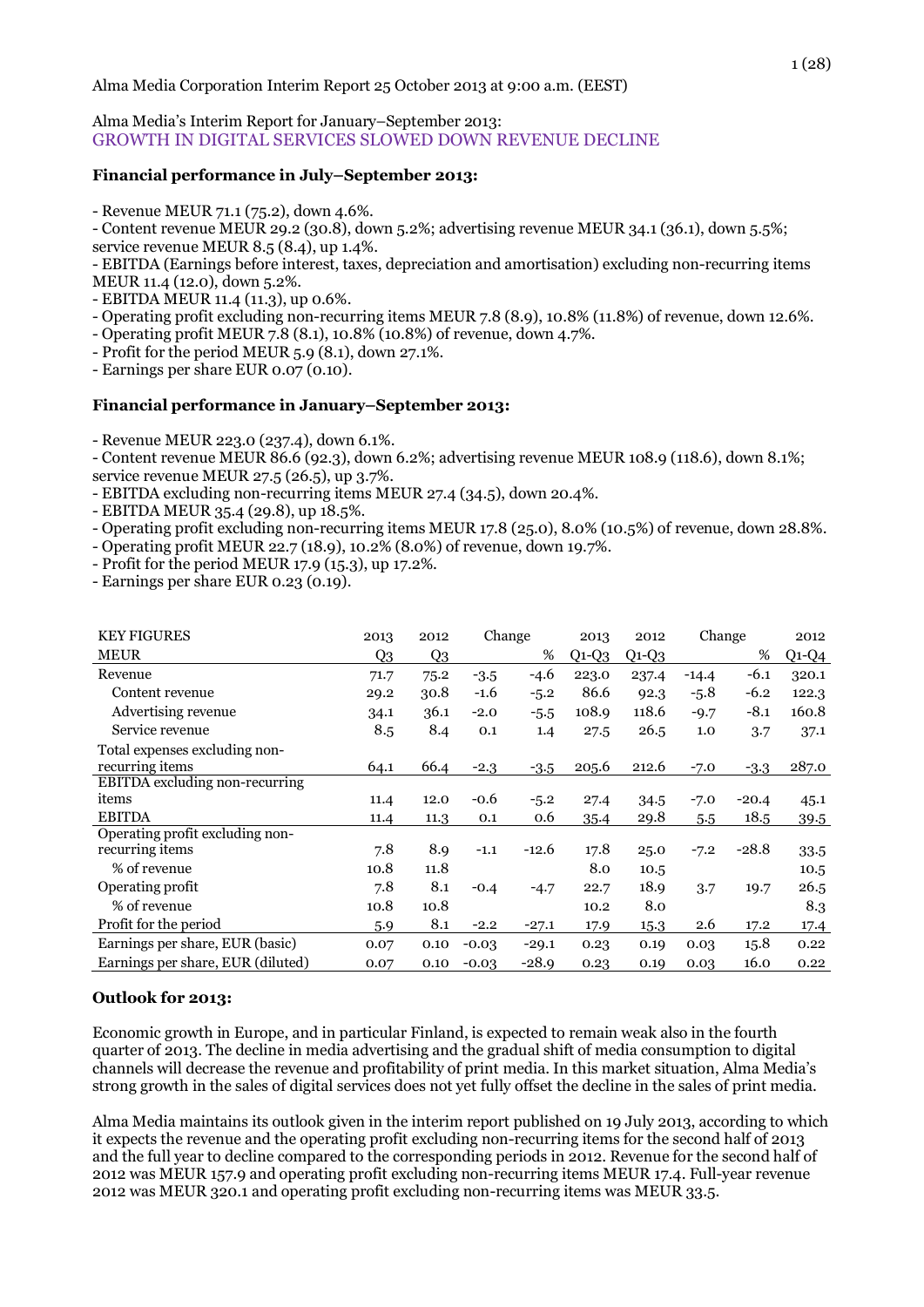#### **Kai Telanne, President and CEO:**

Alma Media's performance in the third quarter of 2013 was in line with expectations. The decline in revenue slowed down, and the company's digital services, in particular, performed well. In Finland, the single-copy and subscription sales of print newspapers continued to decline and media advertising decreased by 6.1% in the third quarter, which had an effect on Alma Media's profitability in the third quarter. In the third quarter, Alma Media's digital products and services represented 28.1% of Group revenue.

Digital recruitment services, which made up 10.9% of Alma Media's revenue in the third quarter, continued their strong performance, particularly in the Group's units outside Finland. Among the Group's marketplace services in Finland, [Etuovi.com](http://etuovi.com/) in particular has maintained a good level of profitability despite the slow home sales market. Alma Media saw strong growth in performance-based network advertising, which takes advantage of the Group's extensive online media portfolio and reaches nearly 5 million consumers a week. The company continues its active development of tools that facilitate easier purchasing of digital advertising.

Alma Media's extensive development of online and mobile content allows it to further improve its services to customers across the digital channels of its newspapers. The increase in Kauppalehti's digital content sales exceeded the fall in print media content sales in the third quarter. Kauppalehti's digital content revenue increased by 22.1% in the third quarter, while online advertising sales grew by 25.7% year-on-year.

Mobile services have grown in popularity across all Alma Media services. The number of visitors to the Iltalehti mobile site has grown fourfold since the beginning of the year. In response to the mobilisation of media, the company is actively developing a variety of mobile advertising solutions and applications for readers.

In the third quarter, the production reliability of Alma Media's new printing facility was brought under control. An agreement confirming that the printing of Hämeen Sanomat will be moved to the printing facility in Tampere from 1 January 2014 onwards was signed in September.

Alma Media will continue to focus on growing its digital services and digital expertise to ensure its continued capacity to effectively respond to changes in consumer behaviour and the ongoing transformational changes in the media industry.

For more information, please contact: Kai Telanne, President and CEO, telephone +358 10 665 3500 Juha Nuutinen, CFO, telephone +358 10 665 3873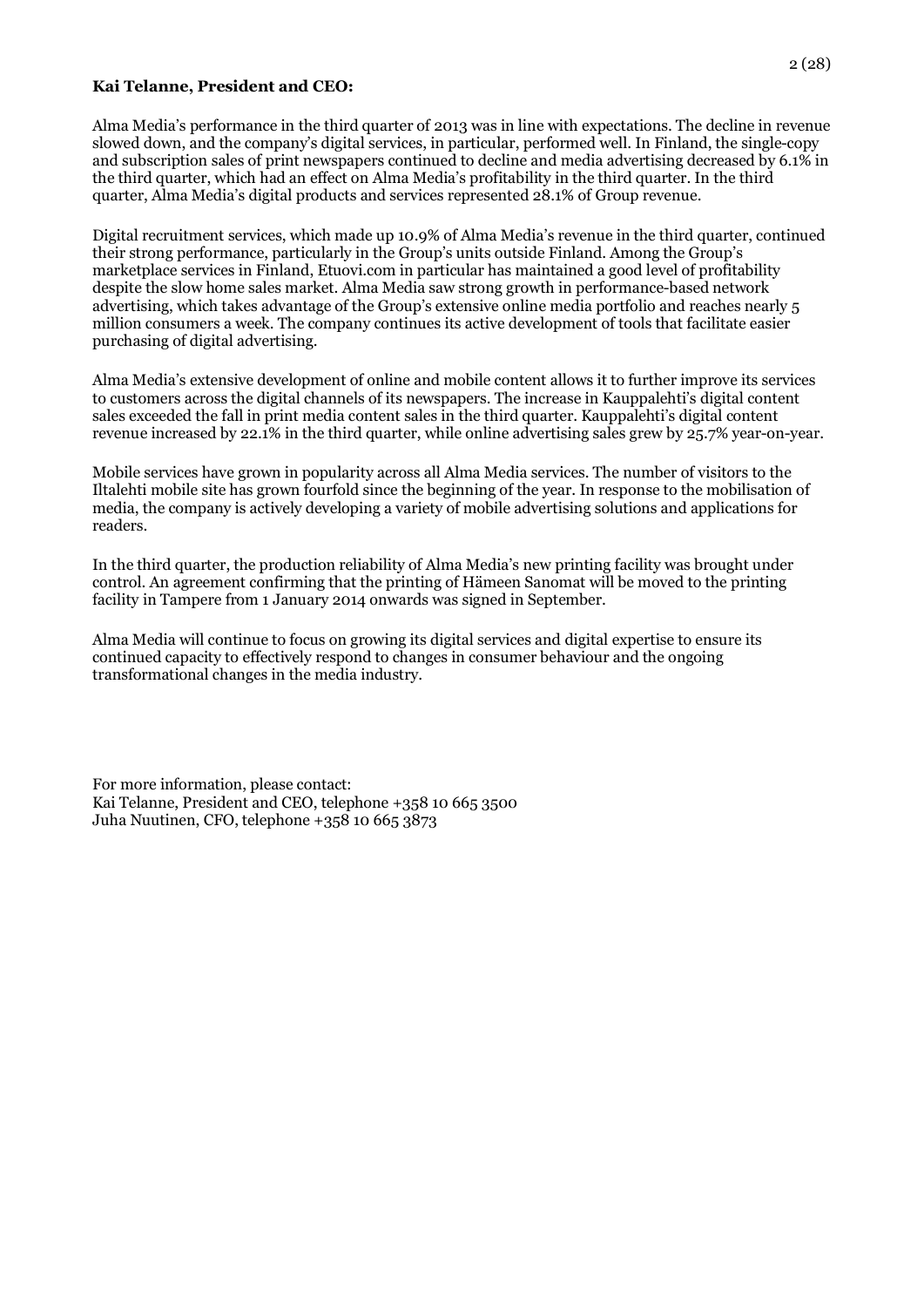# ALMA MEDIA GROUP INTERIM REPORT 1 JANUARY – 30 SEPTEMBER 2013

The descriptive part of this review focuses on the result for July–September 2013. The figures are compared in accordance with the International Financial Reporting Standards (IFRS) with those of the corresponding period in 2012, unless otherwise stated. The figures in the tables are independently rounded.

| <b>KEY FIGURES</b>                      | 2013           | 2012           | Change                  | 2013    | 2012    | Change         | 2012    |
|-----------------------------------------|----------------|----------------|-------------------------|---------|---------|----------------|---------|
| <b>MEUR</b>                             | Q <sub>3</sub> | Q <sub>3</sub> | %                       | $Q1-Q3$ | $Q1-Q3$ | %              | $Q1-Q4$ |
| Revenue                                 | 71.7           | 75.2           | $-4.6$                  | 223.0   | 237.4   | $-6.1$         | 320.1   |
| Total expenses excluding non-           |                |                |                         |         |         |                |         |
| recurring items                         | 64.1           | 66.4           | $-3.5$                  | 205.6   | 212.6   | $-3.3$         | 287.0   |
| <b>EBITDA</b> excluding non-recurring   |                |                |                         |         |         |                |         |
| items                                   | 11.4           | 12.0           | $-5.2$                  | 27.4    | 34.5    | $-20.4$        | 45.1    |
| <b>EBITDA</b>                           | 11.4           | 11.3           | 0.6                     | 35.4    | 29.8    | 18.5           | 39.5    |
| Operating profit excluding non-         |                |                |                         |         |         |                |         |
| recurring items                         | 7.8            | 8.9            | $-12.6$                 | 17.8    | 25.0    | $-28.8$        | 33.5    |
| % of revenue                            | 10.8           | 11.8           |                         | 8.0     | 10.5    |                | 10.5    |
| Operating profit                        | 7.8            | 8.1            | $-4.7$                  | 22.7    | 18.9    | 19.7           | 26.5    |
| % of revenue                            | 10.8           | 10.8           |                         | 10.2    | 8.0     |                | 8.3     |
| Profit before tax                       | 7.7            | 10.5           | $-27.0$                 | 22.7    | 19.9    | 14.0           | 23.7    |
| Profit for the period                   | 5.9            | 8.1            | $-27.1$                 | 17.9    | 15.3    | 17.2           | 17.4    |
|                                         |                |                |                         |         |         |                |         |
|                                         |                |                |                         |         |         |                |         |
| Return on Equity/ROE (Annual)*          | 29.0           | 49.1           | $-40.9$                 | 27.9    | 23.5    | 18.6           | 19.3    |
|                                         |                |                |                         |         |         |                |         |
| Return on Investment/ROI (Annual)*      | 13.7           | 26.7           | $-48.7$                 | 14.4    | 17.0    | $-15.2$        | 13.9    |
| Net financial expenses                  | $-0.1$         | $-2.5$         | 95.6                    | 0.3     | $-1.3$  | 119.3          | $-1.5$  |
| Net financial expenses, % of<br>revenue | $-0.2$         |                |                         | 0.1     | $-0.6$  |                |         |
| Balance sheet total                     |                | $-3.4$         |                         | 281.8   |         |                | $-0.5$  |
| Capital expenditure                     |                |                |                         | 60.0    | 225.0   | 25.2           | 245.1   |
|                                         | 2.6            | 5.9            | $-55.5$                 |         | 78.4    | $-23.5$        | 111.3   |
| Capital expenditure, % of revenue       | 3.7            | 7.9            |                         | 26.9    | 33.0    |                | 34.8    |
| Equity ratio, %                         |                |                |                         | 35.4    | 39.5    | $-10.3$        | 36.5    |
| Gearing, %                              |                |                |                         | 111.9   | 56.6    | 97.6           | 74.1    |
| Interest-bearing net debt               |                |                |                         | 104.1   | 46.1    | 125.7          | 62.3    |
| Interest-bearing liabilities            |                |                |                         | 113.9   | 67.0    | 69.9           | 79.4    |
| Non-interest-bearing liabilities        |                |                |                         | 74.9    | 76.3    | $-1.9$         | 81.8    |
| Average no. of personnel, calculated    |                |                |                         |         |         |                |         |
| as full-time employees, excl. delivery  |                |                |                         |         |         |                |         |
| staff                                   | 1,985          | 1,949          | $\overline{\mathbf{2}}$ | 1,989   | 1,916   | $\overline{4}$ | 1,911   |
|                                         |                |                |                         |         |         |                |         |
| Average no. of delivery staff           | 1,085          | 1,052          | 3                       | 1,011   | 1,022   | $-1$           | 1,006   |
|                                         |                |                |                         |         |         |                |         |
| Share indicators                        |                |                |                         |         |         |                |         |
| Earnings per share, EUR (basic)         | 0.07           | $0.10\,$       | $-29.1$                 | 0.23    | 0.19    | 15.8           | 0.22    |
| Earnings per share, EUR (diluted)       | 0.07           | 0.10           | $-28.9$                 | 0.23    | 0.19    | 16.0           | 0.22    |
| Cash flow from operating                |                |                |                         |         |         |                |         |
| activities/share, EUR                   | 0.04           | 0.03           | 51.7                    | 0.21    | 0.18    | 15.8           | 0.30    |
| Shareholders' equity per share, EUR     |                |                |                         | 1.20    | 1.05    | 14.8           | 1.08    |
| Dividend per share, EUR                 |                |                |                         |         |         |                | 0.10    |
| Effective dividend yield, %             |                |                |                         |         |         |                | 2.2     |
| P/E Ratio                               |                |                |                         |         |         |                | 20.6    |
| Market capitalisation                   |                |                |                         | 239.3   | 366.9   | $-34.8$        | 343.5   |
|                                         |                |                |                         |         |         |                |         |
| Average no. of shares                   |                |                |                         |         |         |                |         |
| $(1,000 \text{ shares})$                |                |                |                         |         |         |                |         |
| - basic                                 | 75,487         | 75,487         |                         | 75,487  | 75,487  |                | 75,487  |
| - diluted                               | 75,487         | 75,657         |                         | 75,487  | 75,673  |                | 75,661  |
| No. of shares at end of period          |                |                |                         |         |         |                |         |
| $(1,000 \text{ shares})$                |                |                |                         | 75,487  | 75,487  |                | 75,487  |

\* *See Main Accounting Principles of the Interim Report.*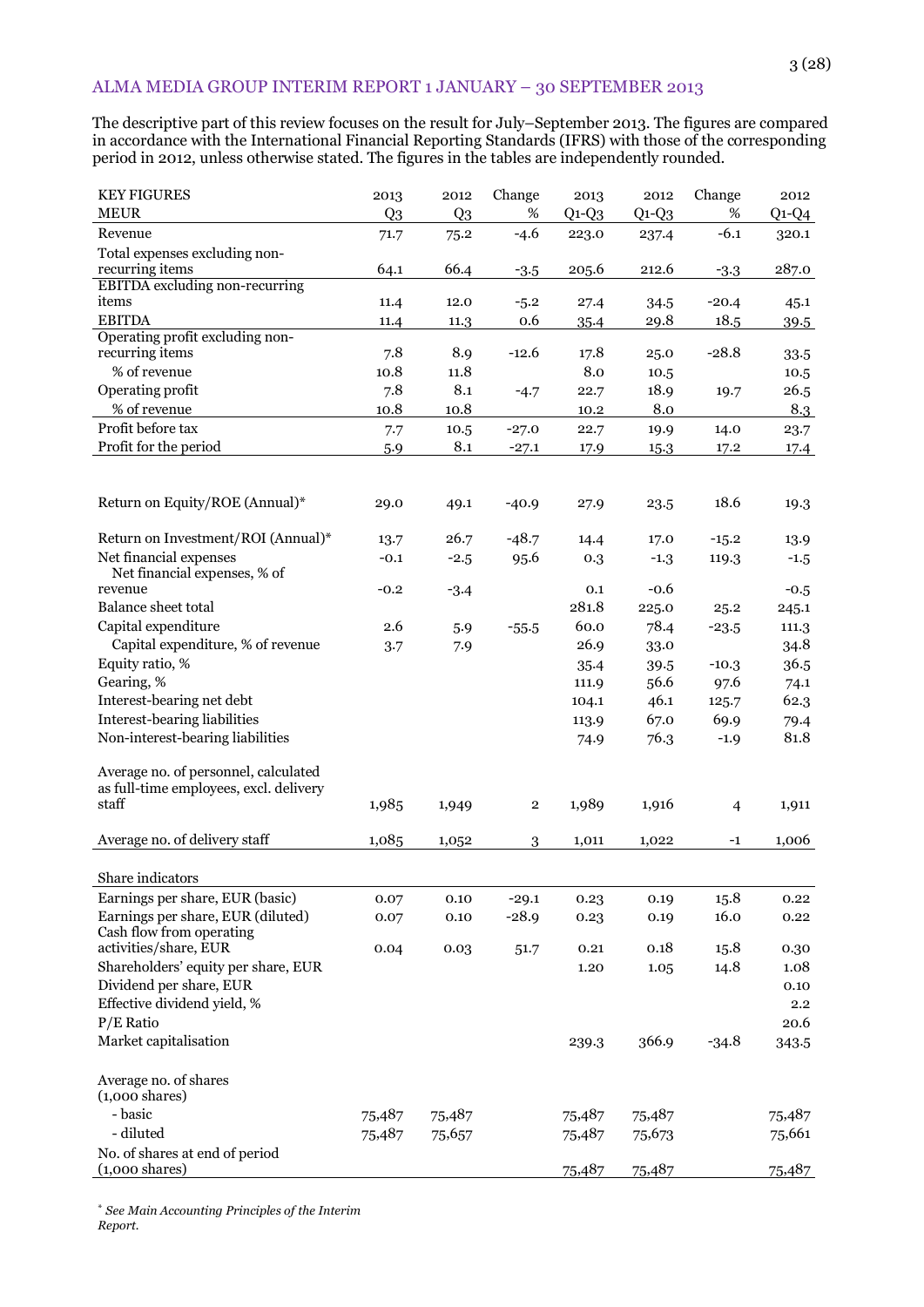#### **Strategy and related activities during the review period**

The cornerstones of the strategy are the development of multi-channel publishing, growing digital services and increasing the operational efficiency of the company.

During the third quarter of the year, Alma Media continued to implement measures aimed at increasing the competitiveness of publishing operations. The renewal of Aamulehti continued as readers were invited to become involved in generating ideas for the newspaper, which will adopt the tabloid format. The development of fee-based online services for Alma Regional Media newspapers was also continued. The majority of Alma Regional Media newspapers' digital content will be put behind a paywall at the turn of the year. Online content has already been put entirely behind a paywall at the Raahen Seutu and Pyhäjokiseutu local papers. The implementation of a partial paywall for online content under the premium content principle is currently being planned at Pohjolan Sanomat, Kainuun Sanomat and Aamulehti.

In September 2013, Alma Media's printing and distribution company Alma Manu and Hämeen Sanomat agreed to move the printing of Hämeen Sanomat and Hämeenlinnan Kaupunkiuutiset to the Sarankulma printing facility from 1 January 2014 onwards. Published in Hämeenlinna, Hämeen Sanomat has a circulation of 27,136 (LT 2012) and is published seven times a week.

The active development of digital services continued during the period, particularly with respect to performance-based and targeted advertising. Alma Media is also preparing a new marketing service for selfservice purchasing to allow advertisers to manage their digital marketing via a digital desktop. The company is also working on a data management tool to support targeted advertising. Both of these new solutions offered to advertisers will be launched before the end of the year. On the publishing front, Kauppalehti launched a digital media development project to redesign content, subscription products and media sales opportunities.

Alma Media has responded to the strong growth seen in mobile services by developing new applications for mobile devices. For example, Kauppalehti's fastest-growing mobile channel, a Windows Phone application, comes pre-installed on the recently launched Nokia Lumia 1020 mobile phone. Iltalehti also launched several mobile applications for its special supplements on the iOS and Android platforms.

Kotikokki.net began a partnership with Neljän Ruoka Oy and launched a new service called Kotikokin Ruokakassi (Home Chef's Grocery Bag). The service allows consumers to order a full week's dinners delivered right to their doorstep.

Kauppalehti and IL-Media will implement a new media sales system during autumn 2013 to harmonise sales workflow between the units.

#### **Market conditions**

According to TNS Media Intelligence, total advertising volume declined by 6.1 % (declined by 5.3%) in the third quarter of the year. Advertising in newspapers and city papers decreased by 13.1% (decreased by 8.8%), while advertising in online media grew by 6.1% (increased by 7.9%) from the comparison period.

Furthermore, according to TNS Media Intelligence, total advertising volume declined by 9.2% (declined by 3.7%) in January–September 2013. Advertising in newspapers and city papers decreased by 16.0% (decreased by 7.3%), while advertising in online media grew by 4.9% (increased by 8.5%) from the comparison period.

The total market of afternoon papers in terms of volume declined by 12.0% (-13.6%) in the third quarter of 2013.

#### **Changes in Group structure in 2013**

On 14 June 2013, Alma Media acquired the entire share capital of Julkaisupalvelu Lounais-Lappi Oy. The company publishes the local newspaper Lounais-Lappi in the Kemi-Tornio economic region. Lounais-Lappi will be reported under the Newspapers segment.

Alma Media is focusing on recruitment and home sales portals in its international marketplace business, and sold Mascus, the marketplace for heavy machinery and vehicles, to Alma Media's licence partner in the Benelux countries, Mascus International B.V., on 30 April 2013.

On 3 April 2013, Alma Media sold its marketplace for used cars in Slovakia, Autovia.sk, to Azet.sk. The principal owner of Azet.sk is Ringier Axel Springer Slovakia.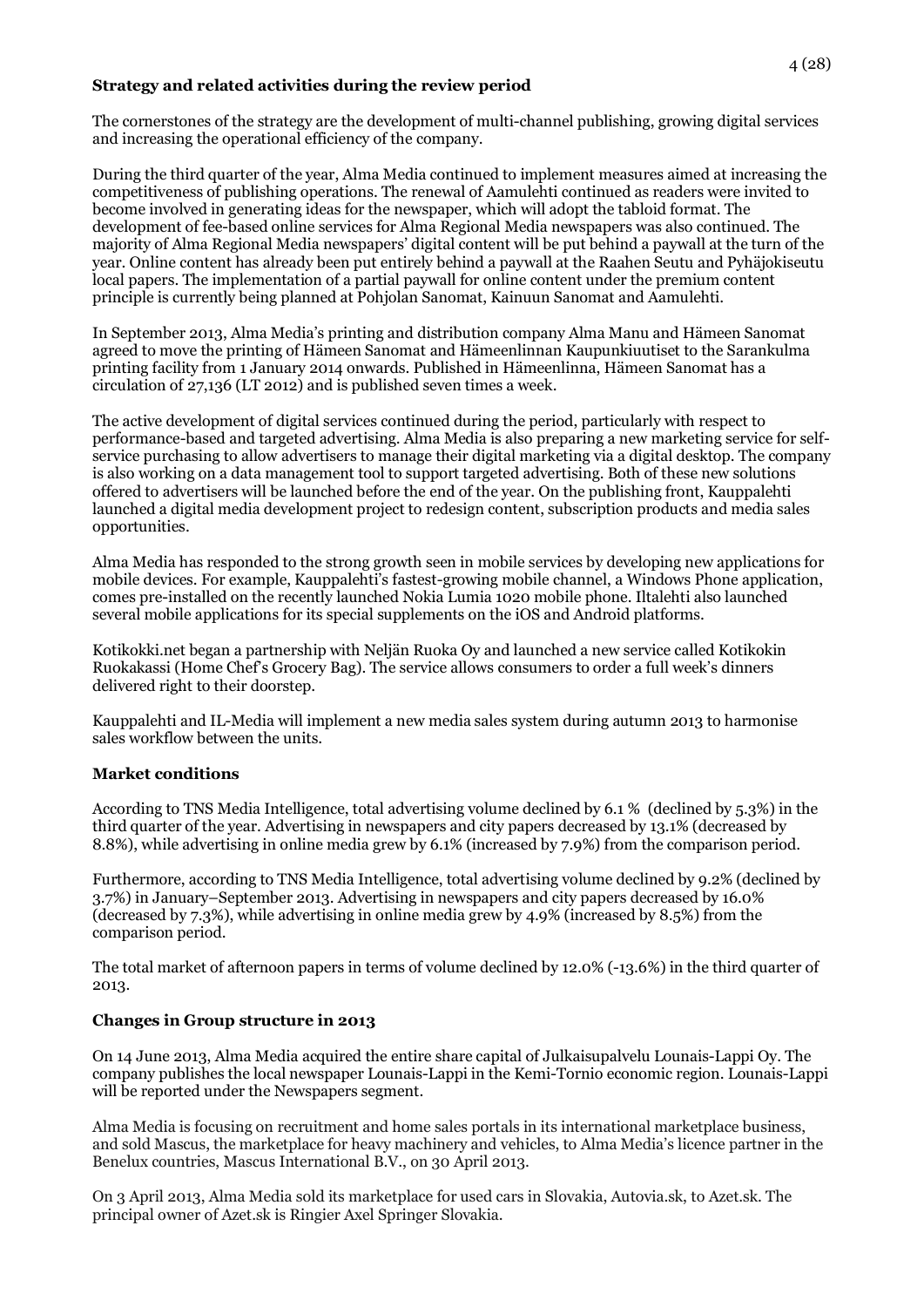#### **Group revenue and result for July–September 2013**

The Group's third-quarter revenue decreased by 4.6% to MEUR 71.7 (75.2).

Revenue from print media was MEUR 46.4 (51.2), accounting for 64.7% (68.1%) of the Group's total revenue. Revenue from digital products and services was MEUR 20.2 (18.4), and it increased by 9.8%. The share of digital products and services of total Group revenue was 28.1% (24.4%). The growth of digital products and services revenue was accelerated by the recruitment service companies acquired in Slovakia and Croatia in November 2012. Other revenue totalled MEUR 5.1 (5.6), constituting 7.0% (7.4%) of Group revenue.

Content revenue\* declined by 5.2% to MEUR 29.2 (30.8). The decrease from the comparison period was due to the declining circulations of print media. Content revenue from digital distribution channels does not completely offset the decline in print content revenue.

Revenue from advertising sales decreased by 5.5% to MEUR 34.1 (36.1), accounting for 47.5% (47.9%) of Group revenue. Advertising sales for print media decreased by 13.5% from the comparison period, totalling MEUR 18.3 (21.1). Online advertising sales increased by 7.9% to MEUR 15.7 (14.5).

Service revenue totalled MEUR 8.5 (8.4). Service revenue includes items such as the business operations of Kauppalehti Information Services, the custom publishing house Alma 360 Group and the online dating service E-kontakti.

Total expenses excluding non-recurring items decreased by MEUR 2.3, equalling 3.5%, and totalled MEUR 64.1 (66.4). Total expenses decreased by 4.5% and amounted to MEUR 64.1 (67.2). The reorganisation of the various business operations during 2012, as well as the savings realised in 2013, contributed to the decrease in expenses.

Depreciation during the review period amounted to MEUR 3.7 (3.2). The amount increased from the comparison period due to depreciation of the businesses acquired in late 2012 as well as new system investments.

Operating profit excluding non-recurring items was MEUR 7.8 (8.9), constituting 10.8% (11.8%) of revenue. Operating profit was MEUR 7.8 (8.1), equal to 10.8% (10.8%) of revenue. The operating profit includes net non-recurring items in the amount of MEUR 0.0 (-0.7). The non-recurring items in the comparison period were mainly related to operational restructuring.

The financial result for July–September 2013 was MEUR 5.9 (8.1), and the financial result excluding nonrecurring items MEUR 5.9 (8.9). The review period's result includes changes in the fair value of contingent considerations and debt incurred by the reorganisation of the Marketplaces business in the amount of MEUR 0.8 (0.5).

*\*Alma Media has earlier reported content revenue under the term "circulation revenue", but the term was changed to "content revenue" from the beginning of 2013. The new term better describes the content income of the publishing operation from consumers through both print and digital distribution channels.*

#### **Group revenue and result in January–September 2013**

In January–September, the Group's revenue decreased by 6.1% to MEUR 223.0 (237.4).

Revenue from print media was MEUR 143.0 (162.2), accounting for 64.1% (68.3%) of the Group's total revenue. Revenue from digital products and services was MEUR 62.5 (56.8), and it increased by 10.0%. The share of digital products and services of total Group revenue was 28.0% (23.9%). The growth of digital products and services revenue was accelerated by the recruitment service companies acquired in Slovakia and Croatia in November 2012, and the February 2012 acquisition of CV Online, a recruitment service company operating in the Baltics. Other revenue totalled MEUR 17.1 (18.4), 7.7% (7.7%) of Group revenue.

Content revenue declined by 6.2% to MEUR 86.6 (92.3). Content revenue decreased from the comparison period due to the declining circulations of print media.

Revenue from advertising sales declined by 8.1% to MEUR 108.9 (118.6). The share of advertising sales of total Group revenue was 48.9% (50.0%). Advertising sales for print media declined by 18.1% from the comparison period, totalling MEUR 58.9 (71.9). Online advertising sales increased by 8.1% to MEUR 49.4  $(45.7)$ .

Service revenue totalled MEUR 27.5 (26.5). Service revenue includes items such as the business operations of Kauppalehti Information Services, the custom publishing house Alma 360 Group and the online dating service E-kontakti.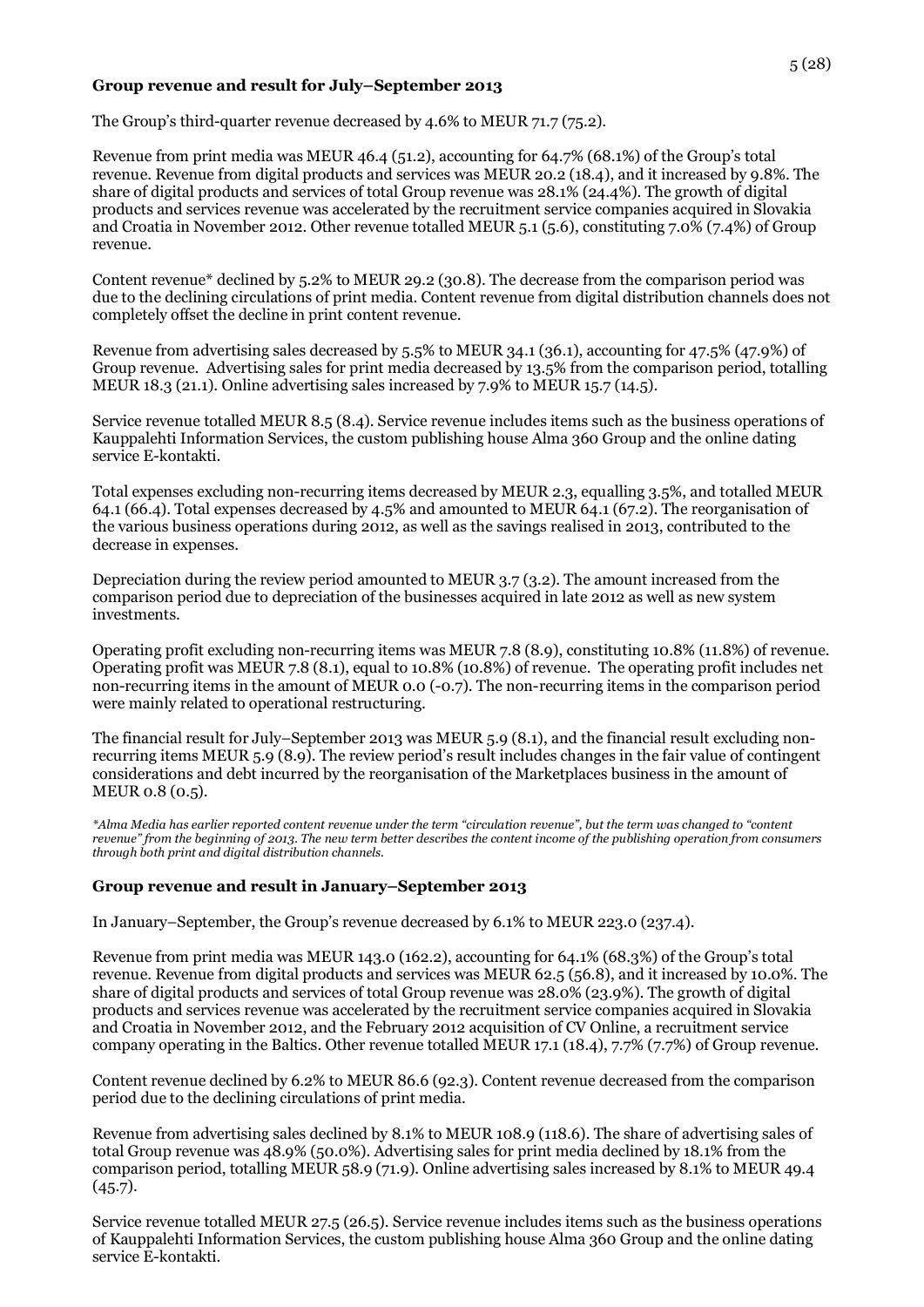Total expenses excluding non-recurring items decreased by MEUR 7.0, equalling 3.3%, and totalled MEUR 205.6 (212.6). Total expenses decreased by 4.4% and amounted to MEUR 209.1 (218.7). The reorganisation of the various business operations during 2012, as well as the savings realised in 2013, contributed to the decrease in expenses.

Depreciation during the period amounted to MEUR 12.7 (10.9). This includes a MEUR 3.0 impairment loss from the printing press in Rovaniemi. Depreciation in the comparison period included impairment losses in the amount of MEUR 1.6. Depreciation of the businesses acquired in late 2012 and new system investments also contributed to depreciation being higher than in the comparison period.

Operating profit excluding non-recurring items was down 28.8% to MEUR 17.8 (25.0), constituting 8.0% (10.5%) of revenue. Operating profit was MEUR 22.7 (18.9), rising to 10.2% (8.0%) of revenue. The operating profit includes net non-recurring items in the amount of MEUR 4.9 (-6.1). The period's nonrecurring items were related to the sales gains from the heavy machinery business Mascus as well as the impairment loss of the printing press in Rovaniemi. The non-recurring items in the comparison period were mainly related to operational restructuring as well as capitalised impairment losses relating to the research and development costs of the Marketplaces business.

The financial result for January–September 2013 was MEUR 17.9 (15.3), and the period's result excluding non-recurring items MEUR 13.1 (21.4). The review period's result includes changes in the fair value of contingent considerations and debt incurred by the reorganisation of the Marketplaces business in the amount of MEUR 1.2 (2.6).

#### **Business segments**

The reporting segments of Alma Media are Newspapers, the Kauppalehti Group, Digital Consumer Services and Other Operations. This Interim Report reports the business segments according to the new internal organisational structure in effect since the beginning of 2013. Objektvision.se, previously reported under Digital Consumer Services, is now reported under the Kauppalehti Group.

As the structure and composition of the reportable segments have changed, Alma Media has, in accordance with the IFRS 8 Operating Segments standard, adjusted the corresponding items in segment information for the comparison period 2012. The tables presented in the Notes to the interim report summarise the impact of the changes and present the revenue and operating profit by segment in accordance with the new segment composition.

#### REVENUE AND OPERATING PROFIT/LOSS BY SEGMENT

| <b>REVENUE</b>                   | 2013           | 2012           | Change | 2013    | 2012    | Change  | 2012             |
|----------------------------------|----------------|----------------|--------|---------|---------|---------|------------------|
| <b>MEUR</b>                      | Q <sub>3</sub> | Q <sub>3</sub> | %      | $Q1-Q3$ | $Q1-Q3$ | %       | $Q1-Q4$          |
| Newspapers                       |                |                |        |         |         |         |                  |
| External                         | 44.5           | 48.3           |        | 136.2   | 151.4   |         | 203.4            |
| Inter-segments                   | 0.6            | 0.6            |        | 1.7     | 2.6     |         | $3.2\phantom{0}$ |
| Newspapers total                 | 45.1           | 48.9           | $-7.8$ | 137.9   | 154.0   | $-10.5$ | 206.6            |
| Kauppalehti Group                |                |                |        |         |         |         |                  |
| External                         | 13.0           | 13.1           |        | 41.0    | 42.4    |         | 58.2             |
| Inter-segments                   | 0.1            | 0.1            |        | 0.4     | 0.6     |         | 0.8              |
| Kauppalehti Group total          | 13.1           | 13.2           | $-1.1$ | 41.5    | 43.0    | $-3.5$  | 59.0             |
| <b>Digital Consumer Services</b> |                |                |        |         |         |         |                  |
| External                         | 12.6           | 12.2           |        | 40.5    | 39.0    |         | 52.2             |
| Inter-segments                   | 0.3            | 0.6            |        | 1.6     | 1.6     |         | 2.3              |
| Digital consumer services total  | 13.0           | 12.8           | 1.7    | 42.1    | 40.5    | 3.9     | 54.5             |
| Other operations                 |                |                |        |         |         |         |                  |
| External                         | 1.7            | 1.6            |        | 5.2     | 4.6     |         | 6.3              |
| Inter-segments                   | 19.2           | <u>19.6</u>    |        | 58.7    | 58.6    |         | 78.5             |
| Other operations total           | 20.9           | 21.2           | $-1.5$ | 63.9    | 63.3    | 0.9     | 84.8             |
| Elimination                      | $-20.3$        | $-20.9$        |        | $-62.4$ | $-63.4$ |         | $-84.8$          |
| Total                            | 71.7           | 75.2           | $-4.6$ | 223.0   | 237.4   | $-6.1$  | 320.1            |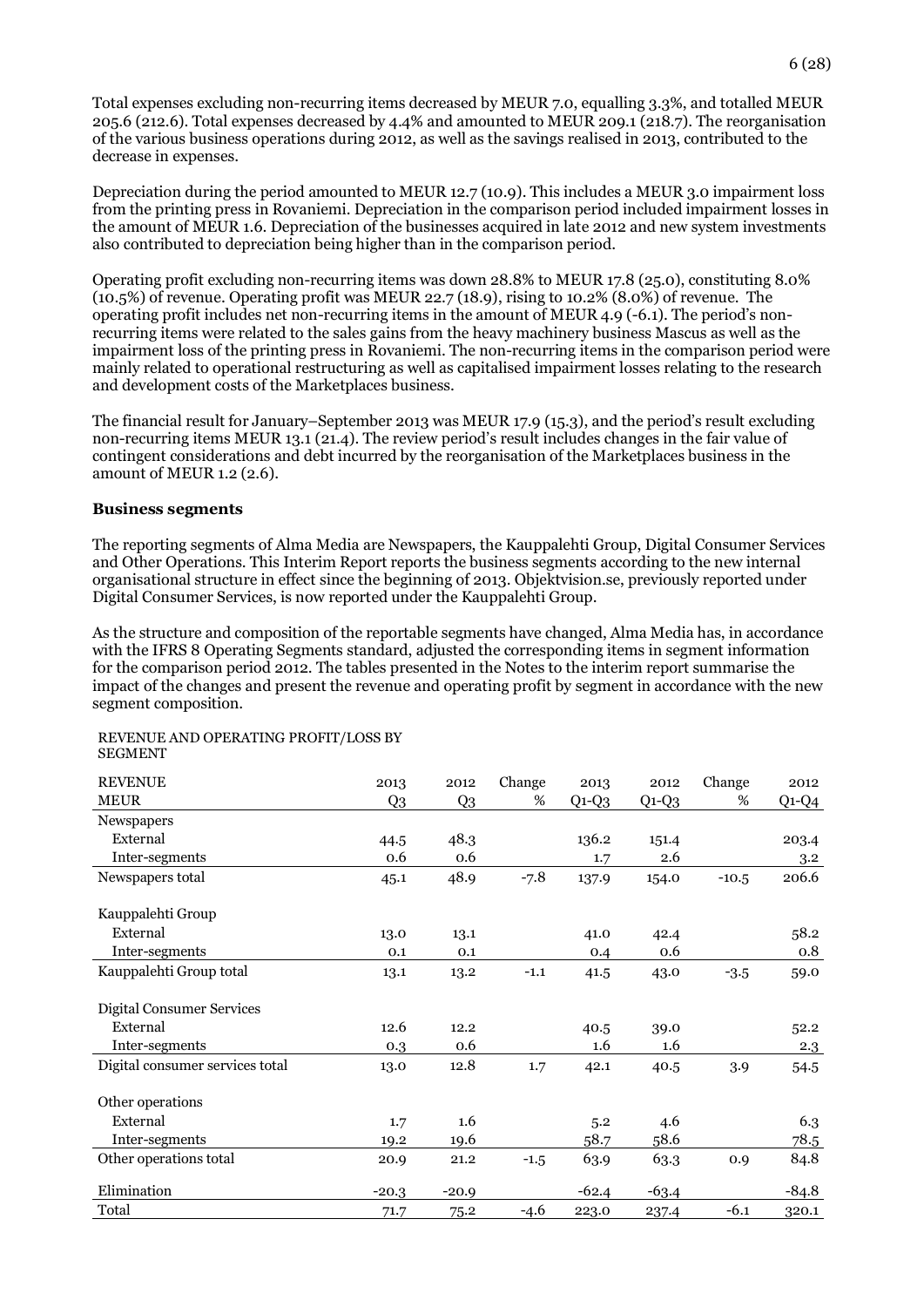| <b>OPERATING PROFIT/LOSS</b> | 2013    | 2012    | Change   | 2013    | 2012   | Change   | 2012    |
|------------------------------|---------|---------|----------|---------|--------|----------|---------|
| <b>MEUR</b>                  | Q3      | Q3      | %        | $Q1-Q3$ | Q1-Q3  | %        | $Q1-Q4$ |
| Newspapers                   | 4.3     | 5.2     | $-17.1$  | 9.4     | 15.2   | $-38.1$  | 22.1    |
| Kauppalehti Group            | $2.2\,$ | 1.6     | 39.9     | 5.3     | 4.2    | 27.0     | 5.5     |
| Digital Consumer Services    | 1.9     | $1.5\,$ | 23.7     | 15.5    | 3.0    | 417.1    | 3.8     |
| Other operations             | $-0.6$  | $-0.1$  | $-362.6$ | $-7.3$  | $-3.2$ | $-127.9$ | $-4.7$  |
| Total                        | 7.8     | 8.1     | $-4.7$   | 22.7    | 18.9   | 19.7     | 26.5    |

7 (28)

*\* Including non-recurring items.*

#### **Newspapers**

The Newspapers segment reports the Alma Regional Media and IL-Media business units, that is, the publishing activities of over 30 newspapers. The best-known media in this segment are Aamulehti, Iltalehti and Iltalehti.fi.

| <b>MEUR</b><br>Q <sub>3</sub><br>%<br>$Q1-Q3$<br>%<br>Q <sub>3</sub><br>$Q1-Q3$<br>$Q1-Q4$<br>206.6<br>Revenue<br>48.9<br>$-7.8$<br>137.9<br>154.0<br>$-10.5$<br>45.1<br>26.6<br>$-6.2$<br>Content revenue<br>$-6.9$<br>105.3<br>25.0<br>74.2<br>79.7<br>Advertising revenue<br>61.7<br>98.0<br>$-10.3$<br>72.0<br>19.4<br>21.7<br>$-14.3$<br>Service revenue<br>0.6<br>0.7<br>10.7<br>2.1<br>2.3<br>$-11.4$<br>3.2<br>Total expenses excluding non-<br>recurring items<br>181.1<br>40.8<br>128.5<br>$-6.5$<br>43.6<br>135.7<br>$-5.3$<br>EBITDA excluding non-recurring<br>$-18.3$<br>4.6<br>26.9<br>items<br>10.3<br>5.7<br>19.4<br>$-47.0$<br><b>EBITDA</b><br>$-16.5$<br>4.6<br>$-35.6$<br>5.5<br>10.3<br>15.9<br>23.2<br>Operating profit excluding non-<br>recurring items<br>$-48.8$<br>$-18.9$<br>18.4<br>25.6<br>4.3<br>5.4<br>9.4<br>Operating profit excluding non-<br>recurring items, %<br>6.8<br>9.6<br>10.9<br>11.9<br>12.4<br>Operating profit<br>$-38.1$<br>5.2<br>22.1<br>4.3<br>$-17.1$<br>9.4<br>15.2<br>Operating profit, %<br>6.8<br>9.8<br>9.6<br>10.7<br>10.7<br>Average no. of personnel, calculated as<br>full-time employees, excl. delivery staff<br>839<br>805<br>863<br>$-6.6$<br>858<br>838<br>$-2$<br>Average no. of delivery staff <sup>*</sup><br>98<br>85<br>98<br>-6<br>98<br>Q <sub>2</sub><br>$-13$<br>OPERATIONAL KEY FIGURES<br>2013<br>2012<br>2013<br>2012<br>2012<br>Audited circulation (thousands)<br>Q <sub>3</sub><br>Q <sub>3</sub><br>$Q1-Q3$<br>$Q1-Q3$<br>$Q1-Q4$<br>Iltalehti<br>91.2<br>Aamulehti<br>121.1<br>Online services, unique browsers,<br>weekly, on average (thousands)<br>Iltalehti.fi<br>2,690.6<br>3,280.7<br>3,670.0<br>3,327.4<br>3,333.1<br>Aamulehti.fi<br>386.6<br>388.3<br>347.8<br>319.4<br>355.5 | <b>KEY FIGURES</b> | 2013 | 2012 | Change | 2013 | 2012 | Change | 2012 |
|----------------------------------------------------------------------------------------------------------------------------------------------------------------------------------------------------------------------------------------------------------------------------------------------------------------------------------------------------------------------------------------------------------------------------------------------------------------------------------------------------------------------------------------------------------------------------------------------------------------------------------------------------------------------------------------------------------------------------------------------------------------------------------------------------------------------------------------------------------------------------------------------------------------------------------------------------------------------------------------------------------------------------------------------------------------------------------------------------------------------------------------------------------------------------------------------------------------------------------------------------------------------------------------------------------------------------------------------------------------------------------------------------------------------------------------------------------------------------------------------------------------------------------------------------------------------------------------------------------------------------------------------------------------------------------------------------------------------------------------------------------------------------|--------------------|------|------|--------|------|------|--------|------|
|                                                                                                                                                                                                                                                                                                                                                                                                                                                                                                                                                                                                                                                                                                                                                                                                                                                                                                                                                                                                                                                                                                                                                                                                                                                                                                                                                                                                                                                                                                                                                                                                                                                                                                                                                                            |                    |      |      |        |      |      |        |      |
|                                                                                                                                                                                                                                                                                                                                                                                                                                                                                                                                                                                                                                                                                                                                                                                                                                                                                                                                                                                                                                                                                                                                                                                                                                                                                                                                                                                                                                                                                                                                                                                                                                                                                                                                                                            |                    |      |      |        |      |      |        |      |
|                                                                                                                                                                                                                                                                                                                                                                                                                                                                                                                                                                                                                                                                                                                                                                                                                                                                                                                                                                                                                                                                                                                                                                                                                                                                                                                                                                                                                                                                                                                                                                                                                                                                                                                                                                            |                    |      |      |        |      |      |        |      |
|                                                                                                                                                                                                                                                                                                                                                                                                                                                                                                                                                                                                                                                                                                                                                                                                                                                                                                                                                                                                                                                                                                                                                                                                                                                                                                                                                                                                                                                                                                                                                                                                                                                                                                                                                                            |                    |      |      |        |      |      |        |      |
|                                                                                                                                                                                                                                                                                                                                                                                                                                                                                                                                                                                                                                                                                                                                                                                                                                                                                                                                                                                                                                                                                                                                                                                                                                                                                                                                                                                                                                                                                                                                                                                                                                                                                                                                                                            |                    |      |      |        |      |      |        |      |
|                                                                                                                                                                                                                                                                                                                                                                                                                                                                                                                                                                                                                                                                                                                                                                                                                                                                                                                                                                                                                                                                                                                                                                                                                                                                                                                                                                                                                                                                                                                                                                                                                                                                                                                                                                            |                    |      |      |        |      |      |        |      |
|                                                                                                                                                                                                                                                                                                                                                                                                                                                                                                                                                                                                                                                                                                                                                                                                                                                                                                                                                                                                                                                                                                                                                                                                                                                                                                                                                                                                                                                                                                                                                                                                                                                                                                                                                                            |                    |      |      |        |      |      |        |      |
|                                                                                                                                                                                                                                                                                                                                                                                                                                                                                                                                                                                                                                                                                                                                                                                                                                                                                                                                                                                                                                                                                                                                                                                                                                                                                                                                                                                                                                                                                                                                                                                                                                                                                                                                                                            |                    |      |      |        |      |      |        |      |
|                                                                                                                                                                                                                                                                                                                                                                                                                                                                                                                                                                                                                                                                                                                                                                                                                                                                                                                                                                                                                                                                                                                                                                                                                                                                                                                                                                                                                                                                                                                                                                                                                                                                                                                                                                            |                    |      |      |        |      |      |        |      |
|                                                                                                                                                                                                                                                                                                                                                                                                                                                                                                                                                                                                                                                                                                                                                                                                                                                                                                                                                                                                                                                                                                                                                                                                                                                                                                                                                                                                                                                                                                                                                                                                                                                                                                                                                                            |                    |      |      |        |      |      |        |      |
|                                                                                                                                                                                                                                                                                                                                                                                                                                                                                                                                                                                                                                                                                                                                                                                                                                                                                                                                                                                                                                                                                                                                                                                                                                                                                                                                                                                                                                                                                                                                                                                                                                                                                                                                                                            |                    |      |      |        |      |      |        |      |
|                                                                                                                                                                                                                                                                                                                                                                                                                                                                                                                                                                                                                                                                                                                                                                                                                                                                                                                                                                                                                                                                                                                                                                                                                                                                                                                                                                                                                                                                                                                                                                                                                                                                                                                                                                            |                    |      |      |        |      |      |        |      |
|                                                                                                                                                                                                                                                                                                                                                                                                                                                                                                                                                                                                                                                                                                                                                                                                                                                                                                                                                                                                                                                                                                                                                                                                                                                                                                                                                                                                                                                                                                                                                                                                                                                                                                                                                                            |                    |      |      |        |      |      |        |      |
|                                                                                                                                                                                                                                                                                                                                                                                                                                                                                                                                                                                                                                                                                                                                                                                                                                                                                                                                                                                                                                                                                                                                                                                                                                                                                                                                                                                                                                                                                                                                                                                                                                                                                                                                                                            |                    |      |      |        |      |      |        |      |
|                                                                                                                                                                                                                                                                                                                                                                                                                                                                                                                                                                                                                                                                                                                                                                                                                                                                                                                                                                                                                                                                                                                                                                                                                                                                                                                                                                                                                                                                                                                                                                                                                                                                                                                                                                            |                    |      |      |        |      |      |        |      |
|                                                                                                                                                                                                                                                                                                                                                                                                                                                                                                                                                                                                                                                                                                                                                                                                                                                                                                                                                                                                                                                                                                                                                                                                                                                                                                                                                                                                                                                                                                                                                                                                                                                                                                                                                                            |                    |      |      |        |      |      |        |      |
|                                                                                                                                                                                                                                                                                                                                                                                                                                                                                                                                                                                                                                                                                                                                                                                                                                                                                                                                                                                                                                                                                                                                                                                                                                                                                                                                                                                                                                                                                                                                                                                                                                                                                                                                                                            |                    |      |      |        |      |      |        |      |
|                                                                                                                                                                                                                                                                                                                                                                                                                                                                                                                                                                                                                                                                                                                                                                                                                                                                                                                                                                                                                                                                                                                                                                                                                                                                                                                                                                                                                                                                                                                                                                                                                                                                                                                                                                            |                    |      |      |        |      |      |        |      |
|                                                                                                                                                                                                                                                                                                                                                                                                                                                                                                                                                                                                                                                                                                                                                                                                                                                                                                                                                                                                                                                                                                                                                                                                                                                                                                                                                                                                                                                                                                                                                                                                                                                                                                                                                                            |                    |      |      |        |      |      |        |      |
|                                                                                                                                                                                                                                                                                                                                                                                                                                                                                                                                                                                                                                                                                                                                                                                                                                                                                                                                                                                                                                                                                                                                                                                                                                                                                                                                                                                                                                                                                                                                                                                                                                                                                                                                                                            |                    |      |      |        |      |      |        |      |
|                                                                                                                                                                                                                                                                                                                                                                                                                                                                                                                                                                                                                                                                                                                                                                                                                                                                                                                                                                                                                                                                                                                                                                                                                                                                                                                                                                                                                                                                                                                                                                                                                                                                                                                                                                            |                    |      |      |        |      |      |        |      |
|                                                                                                                                                                                                                                                                                                                                                                                                                                                                                                                                                                                                                                                                                                                                                                                                                                                                                                                                                                                                                                                                                                                                                                                                                                                                                                                                                                                                                                                                                                                                                                                                                                                                                                                                                                            |                    |      |      |        |      |      |        |      |
|                                                                                                                                                                                                                                                                                                                                                                                                                                                                                                                                                                                                                                                                                                                                                                                                                                                                                                                                                                                                                                                                                                                                                                                                                                                                                                                                                                                                                                                                                                                                                                                                                                                                                                                                                                            |                    |      |      |        |      |      |        |      |
|                                                                                                                                                                                                                                                                                                                                                                                                                                                                                                                                                                                                                                                                                                                                                                                                                                                                                                                                                                                                                                                                                                                                                                                                                                                                                                                                                                                                                                                                                                                                                                                                                                                                                                                                                                            |                    |      |      |        |      |      |        |      |
|                                                                                                                                                                                                                                                                                                                                                                                                                                                                                                                                                                                                                                                                                                                                                                                                                                                                                                                                                                                                                                                                                                                                                                                                                                                                                                                                                                                                                                                                                                                                                                                                                                                                                                                                                                            |                    |      |      |        |      |      |        |      |
|                                                                                                                                                                                                                                                                                                                                                                                                                                                                                                                                                                                                                                                                                                                                                                                                                                                                                                                                                                                                                                                                                                                                                                                                                                                                                                                                                                                                                                                                                                                                                                                                                                                                                                                                                                            |                    |      |      |        |      |      |        |      |
|                                                                                                                                                                                                                                                                                                                                                                                                                                                                                                                                                                                                                                                                                                                                                                                                                                                                                                                                                                                                                                                                                                                                                                                                                                                                                                                                                                                                                                                                                                                                                                                                                                                                                                                                                                            |                    |      |      |        |      |      |        |      |
|                                                                                                                                                                                                                                                                                                                                                                                                                                                                                                                                                                                                                                                                                                                                                                                                                                                                                                                                                                                                                                                                                                                                                                                                                                                                                                                                                                                                                                                                                                                                                                                                                                                                                                                                                                            |                    |      |      |        |      |      |        |      |
|                                                                                                                                                                                                                                                                                                                                                                                                                                                                                                                                                                                                                                                                                                                                                                                                                                                                                                                                                                                                                                                                                                                                                                                                                                                                                                                                                                                                                                                                                                                                                                                                                                                                                                                                                                            |                    |      |      |        |      |      |        |      |
|                                                                                                                                                                                                                                                                                                                                                                                                                                                                                                                                                                                                                                                                                                                                                                                                                                                                                                                                                                                                                                                                                                                                                                                                                                                                                                                                                                                                                                                                                                                                                                                                                                                                                                                                                                            |                    |      |      |        |      |      |        |      |
|                                                                                                                                                                                                                                                                                                                                                                                                                                                                                                                                                                                                                                                                                                                                                                                                                                                                                                                                                                                                                                                                                                                                                                                                                                                                                                                                                                                                                                                                                                                                                                                                                                                                                                                                                                            |                    |      |      |        |      |      |        |      |

#### **July–September 2013**

The Newspapers segment's content revenue declined by 6.2% in July–September to MEUR 25.0 (26.6). The decline was due to the decreasing single-copy sales of Iltalehti and declining circulations of other newspapers.

The segment's advertising sales totalled MEUR 19.4 (21.7), down 10.3%. Advertising sales for print media declined by 14.4%. The segment's online advertising sales grew by 22.5%, amounting to MEUR 3.0 (2.4).

Online business accounted for 7.1% (5.0%) of the segment's revenue. Online advertising sales represented 59.2% (50.2%) of IL-Media's total advertising sales.

The segment's total expenses excluding non-recurring items were MEUR 40.8 (43.6) and total expenses MEUR 40.8 (43.7). Savings from the restructuring measures in 2012 have been realised as expected. Additional savings measures have been implemented in 2013.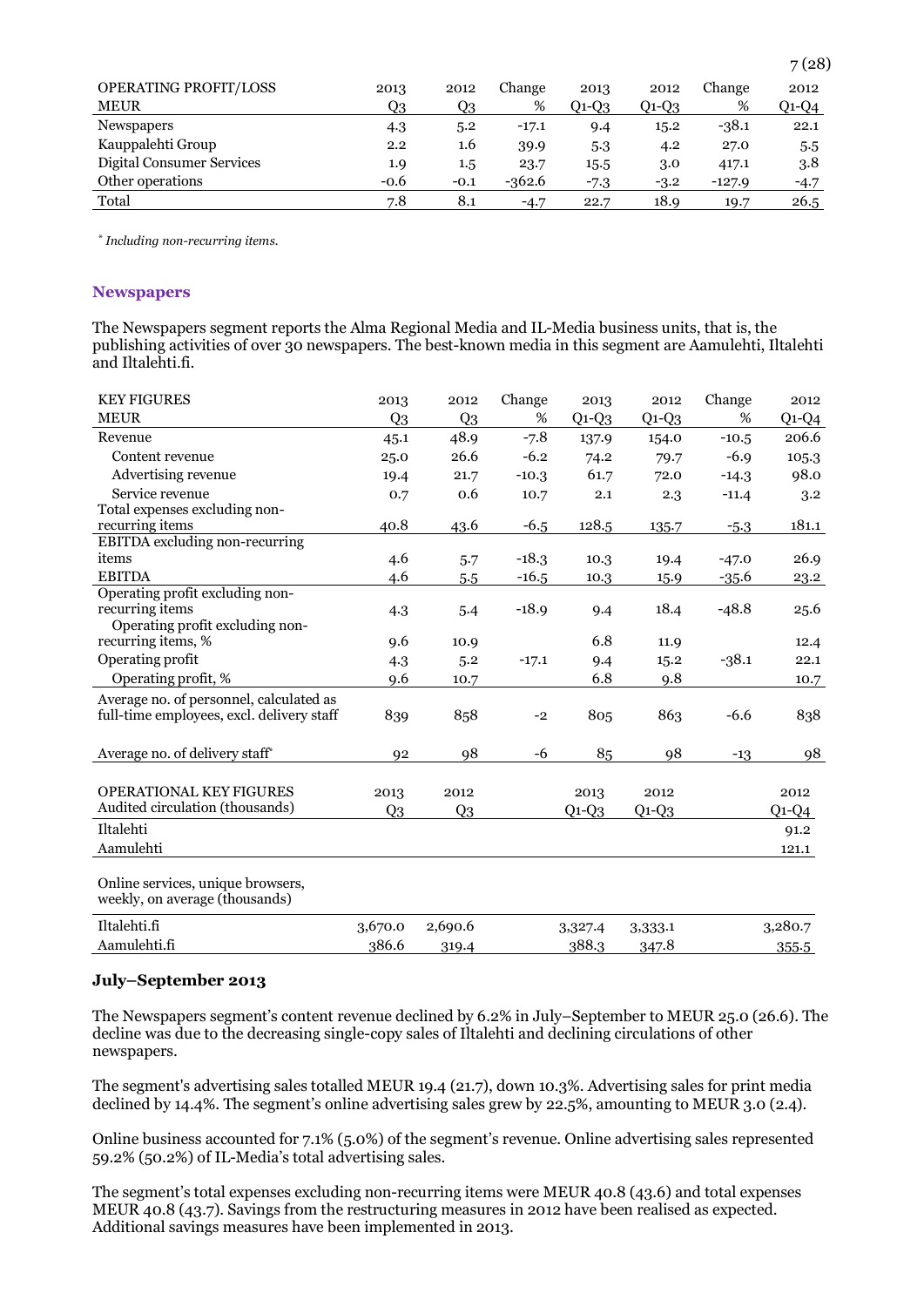#### **January–September 2013**

The segment's content revenue declined by 6.9% in January–September to MEUR 74.2 (79.7). The decline was due to the decreasing single-copy sales of Iltalehti and declining circulations of other newspapers. Online business only has a minor contribution to the segment's content revenue.

The segment's advertising sales totalled MEUR 61.7 (72.0), down 14.3%. Advertising sales for print media decreased by 16.9%, which is attributable in particular to the decreasing volume of the advertising of daily consumer goods, as well as recruitment and housing notices. The segment's online advertising sales grew by 6.9%, amounting to MEUR 8.6 (8.0).

Online business accounted for 6.6% (5.3%) of the segment's revenue. Online advertising sales represented 56.9% (51.1%) of IL-Media's total advertising sales.

#### **Kauppalehti Group**

The Kauppalehti Group specialises in the production of financial information as well as providing information and marketing solutions for businesses. Its best-known product is Finland's leading business paper, Kauppalehti. The Group also includes the custom media house Alma 360 Group, and the news agency and media monitoring unit BNS Group that operates in all of the Baltic countries. Starting from the beginning of 2013, the digital service Objektvision.se has been reported under the Kauppalehti Group.

| $Q1-Q4$<br>59.0 |
|-----------------|
|                 |
|                 |
| 17.0            |
| 17.3            |
| 24.7            |
|                 |
| 52.5            |
|                 |
| 7.4             |
| 6.4             |
|                 |
| 6.6             |
|                 |
| 11.1            |
| 5.5             |
|                 |
| 9.3             |
|                 |
| 415             |
|                 |
|                 |
|                 |
| 2012            |
| $Q1-Q4$         |
| 63.5            |
|                 |
|                 |
|                 |
|                 |

| weekly, on average (thousands) |    |         |                 |     |  |
|--------------------------------|----|---------|-----------------|-----|--|
| T<br>Ka.                       | 0. | $-0.70$ | <b>הזה</b><br>. | n - |  |
|                                |    |         |                 |     |  |

#### **July–September 2013**

Content revenue for the Kauppalehti Group was MEUR 4.2 (4.2), up 1.1%. Content income for print media decreased by 2.8%. Kauppalehti succeeded in increasing its digital content income by 22.1%, which offset the decline in content income for print media.

Advertising revenue for the review period increased by 3.7% to MEUR 3.6 (3.5). Online advertising sales grew by 25.7% from the comparison period. Kauppalehti's online advertising sales offset the decline in print media advertising sales in the third quarter.

Service revenue decreased to MEUR 5.3 (5.6).

Online business accounted for 35.1% (29.7%) of the segment's total revenue.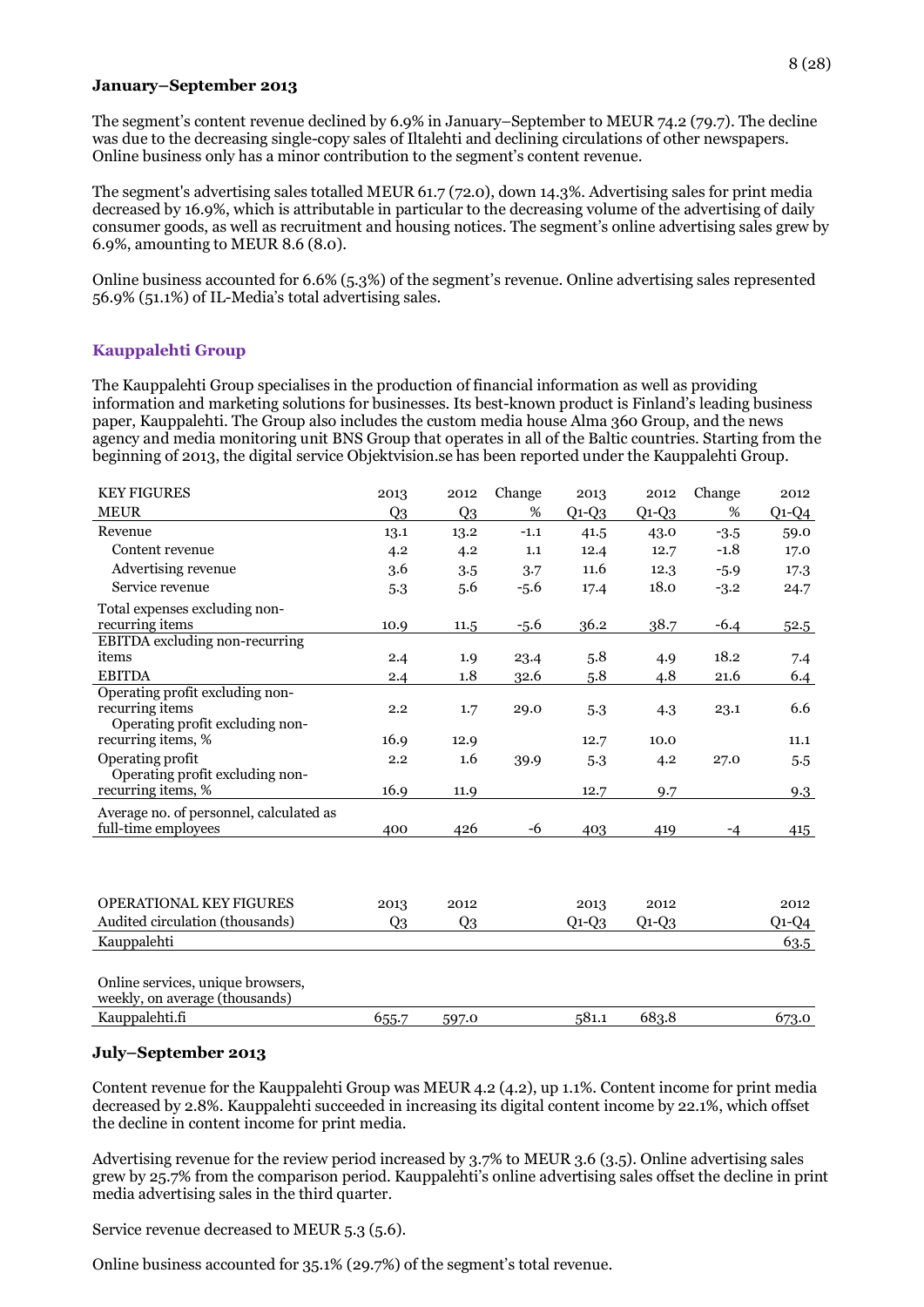The segment's total expenses excluding non-recurring items were MEUR 10.9 (11.5) and total expenses MEUR 10.9 (11.7). The decrease in total expenses is the result of last year's reorganisation measures, as well as savings measures implemented in early 2013.

The Kauppalehti Group's operating profit excluding non-recurring items was MEUR 2.2 (1.7), and operating profit MEUR 2.2 (1.6). Operating profit excluding non-recurring items was 16.9% (12.9%) of revenue.

#### **January–September 2013**

The segment's content revenue declined from the previous year to MEUR 12.4 (12.7). Advertising sales for the period declined to MEUR 11.6 (12.3), down 5.9%. Online advertising sales increased by 12.7% from the comparison period. Service revenue declined to MEUR 17.4 (18.0).

Online business represented 33.1% (28.9%) of the segment's revenue.

The segment's total expenses excluding non-recurring items were MEUR 36.2 (38.7) and total expenses MEUR 36.2 (38.8).

The Kauppalehti Group's operating profit excluding non-recurring items was MEUR 5.3 (4.3), and operating profit MEUR 5.3 (4.2). Operating profit excluding non-recurring items accounted for 12.7% (10.0%) of total revenue.

#### **Digital Consumer Services**

The services of the Digital Consumer Services segment in Finland are Etuovi.com, Vuokraovi.com, Monster.fi, Autotalli.com, MyyJaOsta.com, Telkku.com, Kotikokki.net, E-kontakti.fi, Nytmatkaan.fi and Suomenyritykset.fi. The services operating outside Finland are Jobs.cz, Prace.cz, topjobs.sk, CV Online, Profesia.sk, MojPosao.net and City24. In addition, the segment includes the development of the technology platform for the online services of regional and local papers.

| <b>KEY FIGURES</b>                      | 2013 | 2012           | Change  | 2013    | 2012    | Change  | 2012    |
|-----------------------------------------|------|----------------|---------|---------|---------|---------|---------|
| <b>MEUR</b>                             | Q3   | Q <sub>3</sub> | %       | $Q1-Q3$ | $Q1-Q3$ | %       | $Q1-Q4$ |
| Revenue                                 | 13.0 | 12.8           | 1.7     | 42.1    | 40.5    | 3.9     | 54.5    |
| Operations in Finland                   | 5.9  | 6.5            | $-10.1$ | 19.3    | 22.1    | $-12.5$ | 29.2    |
| Operations outside Finland              | 7.1  | 6.2            | 14.1    | 22.8    | 18.5    | 23.5    | 25.2    |
| Total expenses excluding non-           |      |                |         |         |         |         |         |
| recurring items                         | 11.2 | 10.8           | 3.6     | 35.1    | 35.2    | $-0.4$  | 48.3    |
| EBITDA excluding non-recurring          |      |                |         |         |         |         |         |
| items                                   | 3.2  | 3.1            | 2.6     | 11.2    | 8.7     | 28.4    | 10.9    |
| <b>EBITDA</b>                           | 3.2  | 2.7            | 19.6    | 19.5    | 8.0     | 145.0   | 10.0    |
| Operating profit excluding non-         |      |                |         |         |         |         |         |
| recurring items                         | 1.9  | 2.0            | $-6.0$  | 7.1     | 5.4     | 33.2    | 6.3     |
| Operating profit excluding non-         |      |                |         |         |         |         |         |
| recurring items, %                      | 14.5 | 15.7           |         | 17.0    | 13.2    | 28.2    | 11.6    |
| Operating profit                        | 1.9  | 1.5            | 23.7    | 15.5    | 3.0     | 417.1   | 3.8     |
| Operating profit, %                     | 14.5 | 11.9           |         | 36.8    | 7.4     | 397.5   | 7.0     |
| Average no. of personnel, calculated as |      |                |         |         |         |         |         |
| full-time employees                     | 491  | 397            | 24      | 497     | 366     | 36      | 392     |

#### OPERATIONAL KEY FIGURES Online services, unique browsers,

| OILITTE SEIVICES, UITIQUE DIOWSEIS, |       |       |         |         |         |
|-------------------------------------|-------|-------|---------|---------|---------|
| weekly,                             | 2013  | 2012  | 2013    | 2012    | 2012    |
| on average (thousands)              | Q3    | Q3    | $Q1-Q3$ | $Q1-Q3$ | $Q1-Q4$ |
| Etuovi.com                          | 492.9 | 391.9 | 462.0   | 415.6   | 414.6   |
| Autotalli.com                       | 134.4 | 94.4  | 125.7   | 106.1   | 107.2   |
| Monster.fi                          | 98.8  | 93.5  | 102.6   | 103.1   | 101.2   |
| MyviaOsta.com                       | 23.2  | 24.2  | 23.7    | 32.1    | 30.2    |
| Telkku.com                          | 657.8 | 596.1 | 683.0   | 725.6   | 714.2   |
| Kotikokki.net                       | 350.1 | 168.2 | 316.9   | 183.7   | 213.8   |
| Suomenyritykset.fi                  | 64.6  | 66.7  | 62.9    | 69.7    | 66.9    |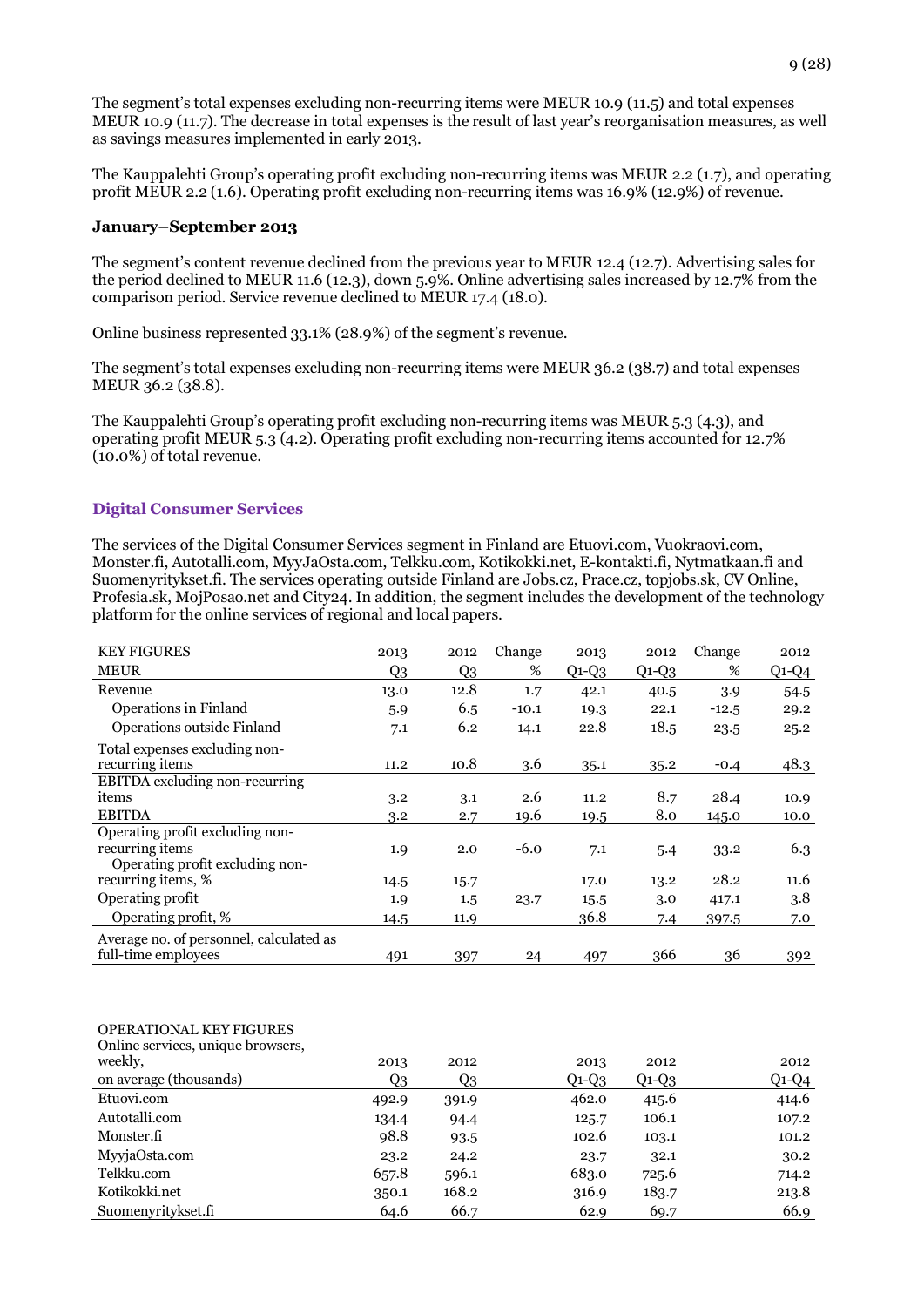#### **July–September 2013**

In the third quarter of 2013, the revenue of the Digital Consumer Services segment was MEUR 13.0 (12.8), up 1.7% (28.9%).

The segment's recruitment-related business grew with the support of international acquisitions made in 2012. As in the first half of the year, the weak market conditions had a negative effect on Monster.fi's advertising sales in Finland. The profitability of the international acquisitions has remained at the expected level. Recruitment-related business accounted for 61% of the segment's revenue in the third quarter of 2013.

The Etuovi.com service succeeded in improving its profitability compared to the previous year despite the slow cycle in the home sales market in Finland.

The total expenses during the review period, excluding non-recurring items, were MEUR 11.2 (10.8) and total expenses MEUR 11.2 (11.3).

The Digital Consumer Services segment's operating profit excluding non-recurring items was MEUR 1.9 (2.0) in the third quarter. Operating profit was MEUR 1.9 (1.5).

#### **January–September 2013**

In January–September, the Digital Consumer Services' revenue was MEUR 42.1 (40.5), up 3.9% (33.1%).

Advertising sales for the segment's recruitment business grew supported by the international acquisitions in 2012. The recruitment business accounted for 58% of the segment's revenue in January–September. The acquired businesses create synergy benefits through a variety of recruitment-related added-value services and through competence sharing.

The review period's total expenses excluding non-recurring items were MEUR 35.1 (35.2), and total expenses MEUR 35.1 (37.6).

In April, the Marketplaces business unit sold the business operations of the heavy machinery and vehicles marketplace Mascus, recording a non-recurring sales gain of MEUR 8.4.

The Digital Consumer Services segment's operating profit excluding non-recurring items rose to MEUR 7.1 (5.4) in January–September. Operating profit was MEUR 15.5 (3.0). The operating profit includes net nonrecurring items in the amount of MEUR 8.4 (2.0). The non-recurring items during the period were related to the sales gains from the heavy machinery business Mascus. The non-recurring items in the comparison period were mainly related to operational restructuring as well as capitalised impairment losses relating to research and development costs.

#### **Other Operations**

The Other operations segment reports the operations of the Group's printing and distribution company Alma Manu as well as those of the parent company. The financial characteristics of both are similar, as they primarily provide services for the other business segments.

| <b>KEY FIGURES</b>                      | 2013           | 2012           | Change   | 2013    | 2012    | Change      | 2012    |
|-----------------------------------------|----------------|----------------|----------|---------|---------|-------------|---------|
| <b>MEUR</b>                             | Q <sub>3</sub> | Q <sub>3</sub> | %        | $Q1-Q3$ | $Q1-Q3$ | %           | $Q1-Q4$ |
| Revenue                                 | 20.9           | 21.2           | $-1.5$   | 63.9    | 63.3    | 0.9         | 84.8    |
| External                                | 1.7            | 1.6            | 5.2      | 5.2     | 4.6     | 11.6        | 6.3     |
| Inter-segments                          | 19.2           | 19.6           | $-2.0$   | 58.7    | 58.6    | 0.1         | 78.5    |
| Total expenses excluding non-           |                |                |          |         |         |             |         |
| recurring items                         | 21.6           | 21.4           | 1.0      | 68.0    | 66.2    | 2.7         | 89.6    |
| EBITDA excluding non-recurring          |                |                |          |         |         |             |         |
| items                                   | 1,2            | 1.3            | $-9.4$   | 0.2     | 1.5     | $-87.8$     | $-0.1$  |
| <b>EBITDA</b>                           | 1,2            | 1.3            | $-9.4$   | $-0.2$  | 1.1     | $-120.8$    | $-0.1$  |
| Operating profit excluding non-         |                |                |          |         |         |             |         |
| recurring items                         | $-0.6$         | $-0.1$         | $-362.6$ | $-3.8$  | $-2.9$  | $-33.6$     | $-4.7$  |
| Operating profit excluding non-         |                |                |          |         |         |             |         |
| recurring items, %                      | $-3.0$         | $-0.6$         |          | $-6.0$  | $-4.5$  |             | $-5.6$  |
| Operating profit                        | $-0.6$         | $-0.1$         | $-362.6$ | $-7.3$  | $-3.2$  | $-127.9$    | $-4.7$  |
| Operating profit, %                     | $-3.0$         | $-0.6$         |          | $-11.4$ | $-5.1$  |             | $-5.6$  |
| Average no. of personnel, calculated as |                |                |          |         |         |             |         |
| full-time employees                     | 255            | 268            | $-5$     | 283     | 268     | 6           | 266     |
| Average no. of delivery staff           | 993            | 954            | 4        | 926     | 924     | $\mathbf 0$ | 908     |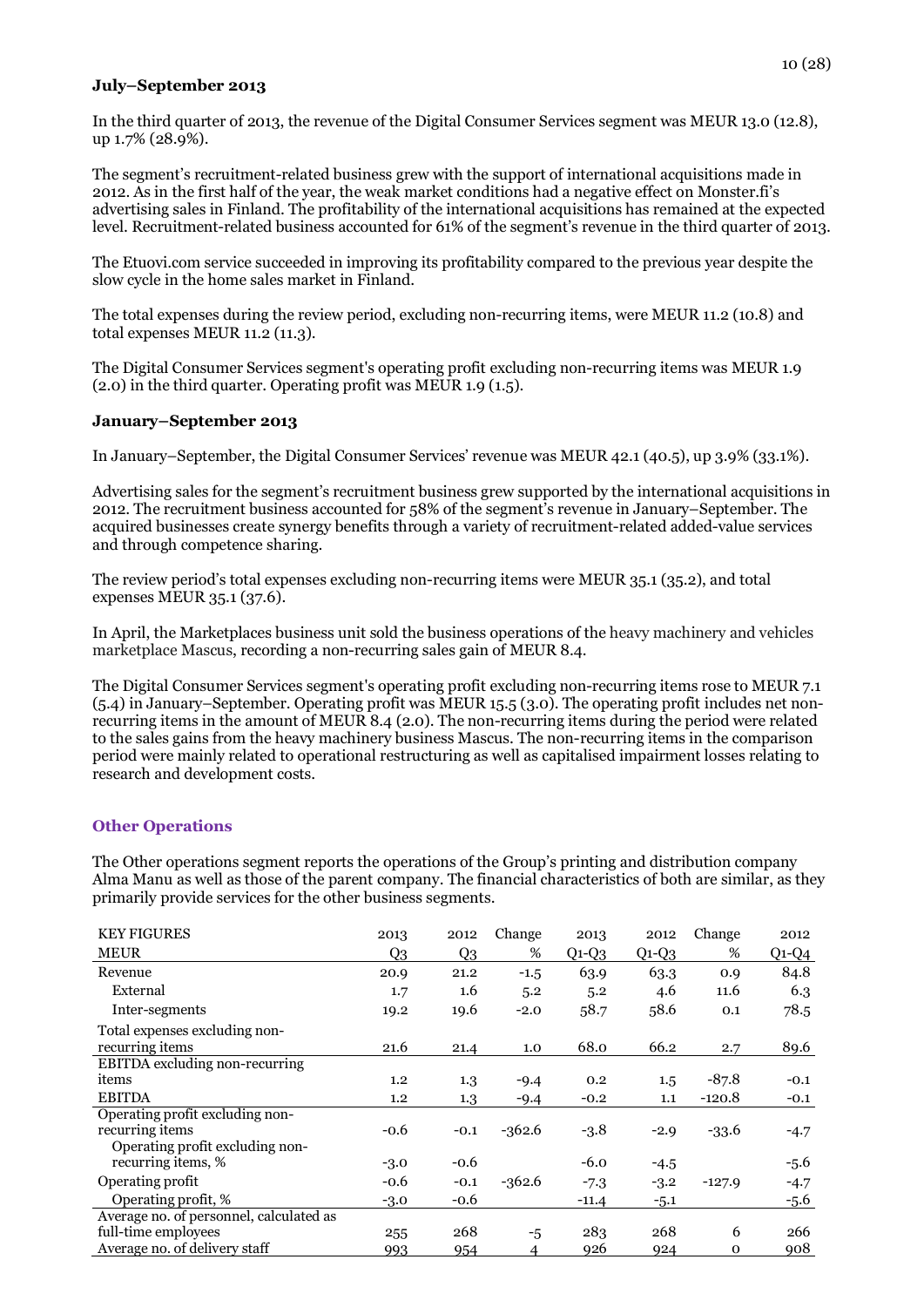| <b>OPERATIONAL</b>             | 2013   | 2012   | 2013    | 2012    | 2012    |
|--------------------------------|--------|--------|---------|---------|---------|
| KEY FIGURES                    |        |        | Q1-Q3   | 01-03   | Q1-Q4   |
| Printing volume (in thousands) | 47,641 | 48,948 | 142,183 | 151,007 | 199,085 |
| Paper usage (tons)             | 5,524  | 6,759  | 17,397  | 21,151  | 27,938  |

The company's new newspaper printing facility was taken into use in Tampere during the first months of 2013. The investment cost for the printing press was MEUR 49.5, with a further investment of MEUR 24.0 in the property reported in 2012.

In the second quarter, the procurement cost of the new printing press was increased by MEUR 3.4 in valueadded tax related to a partial delivery. The leasing company that financed the new printing press has filed a tax appeal related to the case in the Finnish Supreme Administrative Court, a decision on which is expected no later than in spring 2014. During the second quarter, the leasing company received a preliminary decision from the Finnish Central Tax Board stating that the value-added tax related to the printing press delivery was undeductible insofar as the value-added tax concerned advance payments to the now bankrupt supplier manroland AG. After the bankruptcy of the printing press supplier, the delivery was continued on the basis of a new order to the new owner.

All production was transferred to the new printing facility during April 2013. In the third quarter, the printing facility's production reliability was brought under control and there was a substantial decrease in late deliveries compared to earlier in the year. An agreement signed in September confirmed that the printing of Hämeen Sanomat and Hämeenlinnan Kaupunkiuutiset will be moved to the printing facility in Tampere from 1 January 2014 onwards.

In April, the company decided to close down printing operations in Rovaniemi by the end of March 2014. As a result of the shutdown decision, Alma Media recorded a non-recurring expense of MEUR 3.5 for the second quarter consisting of impairment loss on fixed assets and other reorganisation costs.

The operating profit excluding non-recurring items for the Other Operations segment in January– September 2013 declined primarily due to a decrease in intra-Group printing revenue as well as project costs related to the start of production at the new printing facility.

#### **Associated companies**

| <b>SHARE OF PROFIT OF ASSOCIATED</b> |          |        |           |           |        |
|--------------------------------------|----------|--------|-----------|-----------|--------|
| <b>COMPANIES</b>                     | 2013     | 2012   | 2013      | 2012      | 2012   |
| <b>MEUR</b>                          | Q3       | Q3     | $Q1 - Q3$ | $Q1 - Q3$ | Q1-Q4  |
| Newspapers                           | $_{0,0}$ | 0,0    | 0,0       | $_{0,0}$  | 0,1    |
| Kauppalehti Group                    |          |        |           |           |        |
| Talentum Oyj                         | $-0,3$   | $-0,4$ | $-0,1$    | $-1,0$    | $-4,9$ |
| Digital consumer services            | $_{0,0}$ | 0,0    | 0,0       | 0,0       | $-0,1$ |
| Other operations                     |          |        |           |           |        |
| Other associated companies           | 0,2      | 0,3    | 0,3       | 0,5       | 0,6    |
| Total                                | $-0,2$   | $-0,2$ | 0,2       | $-0,4$    | $-4,3$ |

Alma Media Group holds a 32.14% stake in Talentum Oyj, which is reported under the Kauppalehti Group. The company's own shares in the possession of Talentum are included in the total number of shares. In the consolidated financial statements of Alma Media, the own shares held by Talentum itself are not included in the total number of shares. Alma Media's shareholding in Talentum is stated as 32.64% in Alma Media's consolidated financial statements of 31 December 2012 and in this Interim Report.

#### **Non-recurring items**

A non-recurring item is a comprehensive income or expense arising from non-recurring or rare events. Gains or losses from the sale or discontinuation of business operations or assets, gains or losses from restructuring business operations as well as impairment losses of goodwill and other assets are recognised as non-recurring items. Non-recurring items are recognised in the profit and loss statement within the corresponding income or expense group.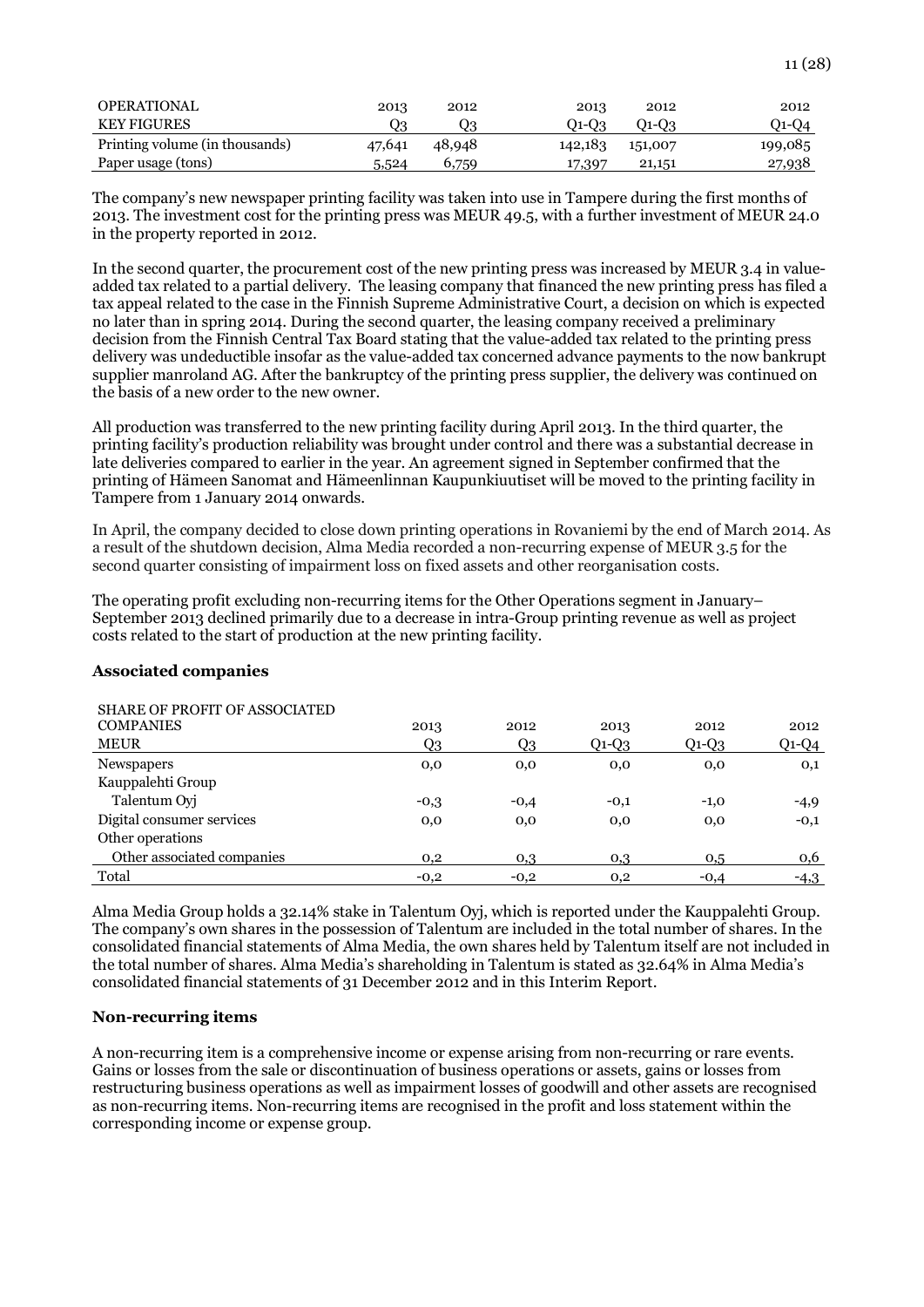|                                     |       |                |         |         | 12(28)  |
|-------------------------------------|-------|----------------|---------|---------|---------|
| NON-RECURRING ITEMS                 | 2013  | 2012           | 2013    | 2012    | 2012    |
| <b>MEUR</b>                         | $Q_3$ | Q <sub>3</sub> | $Q1-Q3$ | $Q1-Q3$ | $Q1-Q4$ |
| <b>Newspapers</b>                   |       |                |         |         |         |
| Restructuring                       | 0.0   | $-0.1$         | 0.0     | $-3.1$  | $-3.3$  |
| Gains on sales of assets            | 0.0   | 0.0            | 0.0     | $-0.1$  | $-0.1$  |
|                                     |       |                |         |         |         |
| Kauppalehti Group                   |       |                |         |         |         |
| Restructuring                       | 0.0   | 0.0            | 0.0     | 0.0     | $-0.9$  |
| Gains on sales of assets            | 0.0   | $-0.1$         | 0.0     | $-0.1$  | $-0.1$  |
|                                     |       |                |         |         |         |
| <b>Digital Consumer Services</b>    |       |                |         |         |         |
| Restructuring                       | 0.0   | $-0.2$         | 0.0     | $-0.4$  | $-0.3$  |
| Gains on sales of assets            | 0.0   | $-0.3$         | 8.4     | $-0.3$  | $-0.6$  |
| Impairment losses of intangible and |       |                |         |         |         |
| tangible assets                     | 0.0   | 0.0            | 0.0     | $-1.6$  | $-1.6$  |
|                                     |       |                |         |         |         |
| Other operations                    |       |                |         |         |         |
| Restructuring                       | 0.0   | 0.0            | $-3.5$  | $-0.3$  | $-0.5$  |
| Gains on sales of assets            | 0.0   | 0.0            | 0.0     | 0.0     | 0.4     |
| NON-RECURRING ITEMS IN              |       |                |         |         |         |
| OPERATING PROFIT                    | 0.0   | $-0.7$         | 4.9     | $-6.1$  | $-7.0$  |
|                                     |       |                |         |         |         |
| <b>Translation differences</b>      | 0.0   | 0.0            | 0.0     | 0.0     | $-0.1$  |
| Impairment losses of associated     |       |                |         |         |         |
| companies                           | 0.0   | 0.0            | 0.0     | 0.0     | -4.8    |
|                                     |       |                |         |         |         |
| NON-RECURRING ITEMS IN PROFIT       |       |                |         |         |         |
| <b>BEFORE TAX</b>                   | 0.0   | $-0.7$         | 4.9     | $-6.1$  | $-11.9$ |

The non-recurring items in the 2012 financial period comprised restructuring costs, losses on sales of assets and impairment losses related to fixed assets.

#### **Balance sheet and financial position**

At the end of September 2013, the consolidated balance sheet stood at MEUR 281.8 (224.8). The Group's equity ratio at the end of September was 35.4% (39.5%) and equity per share rose to EUR 1.20 (1.05).

The consolidated cash flow from operations in July–September was MEUR 3.3 (1.3). Cash flow before financing was MEUR 2.2 (-2.9).

The consolidated cash flow from operations in January–September was MEUR 15.7 (13.6). Cash flow before financing was MEUR 19.2 (-24.7). Due to the change in the value-added tax treatment of newspaper subscriptions, part of the subscription revenue for 2012 was exceptionally created in 2011, which significantly reduced the cash flow from operations during the comparison period.

The Group's interest-bearing debt at the end of September amounted to MEUR 113.9 (67.0). The total interest-bearing debt at the end of September comprised MEUR 75.9 in finance leasing debt, MEUR 23.0 in current bank loans and MEUR 15.0 in commercial papers.

The Group's interest-bearing net debt at the end of September stood at MEUR 104.1 (46.1). The increase in net debt was due to including the finance leasing debt for the new printing press in the balance sheet, as well as the debt taken for acquisitions.

The Group has a credit limit in the amount of MEUR 50.0 until October 15, 2014, of which MEUR 27.0 were unused on September 30, 2013.

The fair value of the financial assets recognised at fair value through profit or loss was MEUR 2.1 (0.9) on September 30, 2013, and the fair value of debt MEUR 0.3 (2.7).

#### **Capital expenditure**

Alma Media Group's capital expenditure in July–September 2013 totalled MEUR 2.6 (5.7). The capital expenditure during the review period comprised normal operational and replacement investments.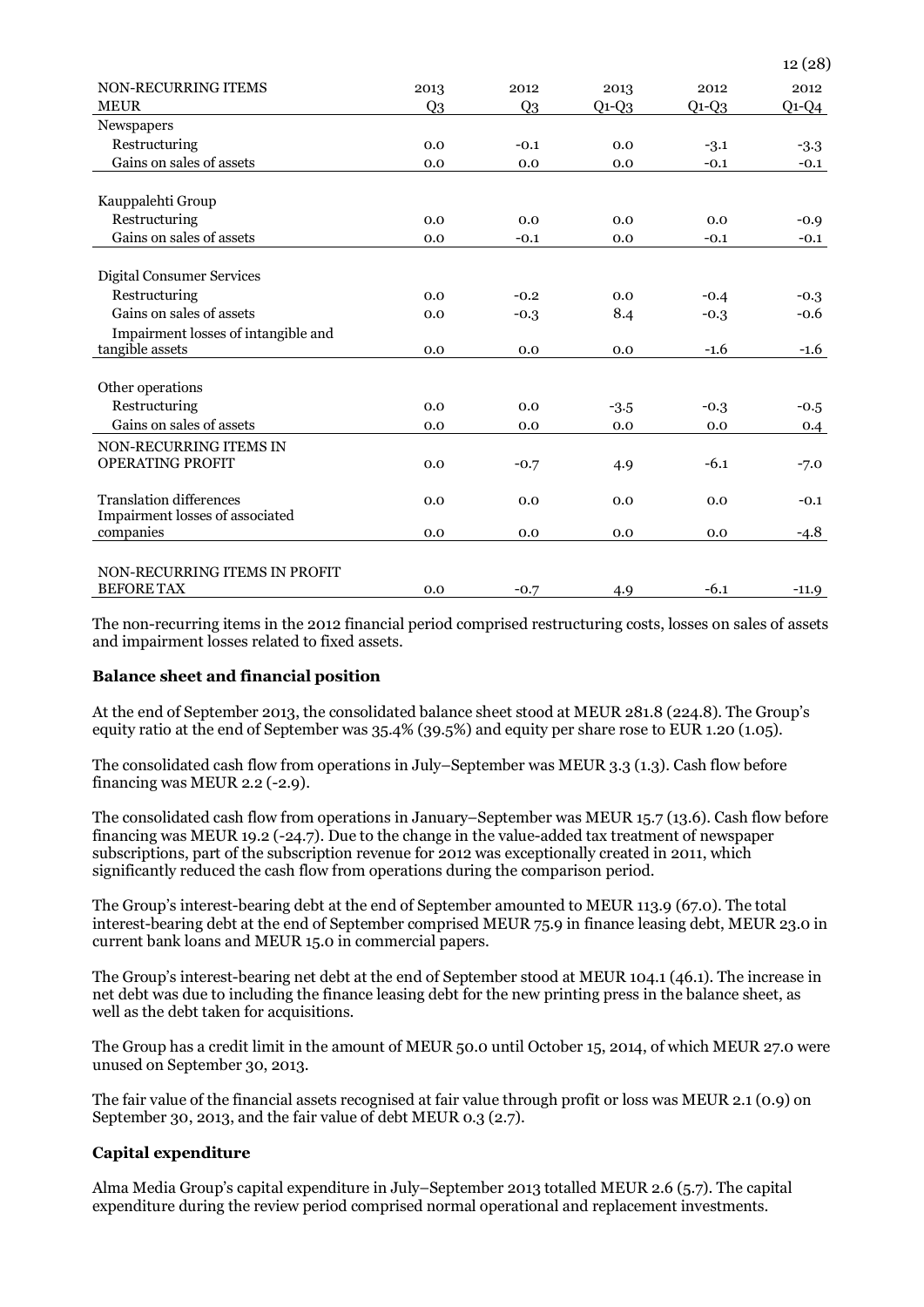#### **Administration**

Alma Media Corporation's Annual General Meeting (AGM) held on 14 March 2013 elected Timo Aukia, Niklas Herlin, Petri Niemisvirta, Perttu Rinta, Kai Seikku, Erkki Solja, Catharina Stackelberg-Hammarén and Harri Suutari members of the company's Board of Directors. In its constitutive meeting held after the AGM, the Board of Directors elected Harri Suutari as its Chairman.

The Board also elected the members of its committees. Catharina Stackelberg-Hammarén, Perttu Rinta and Kai Seikku as Chairman were elected members of the Audit Committee. Petri Niemisvirta and Erkki Solja, as well as Timo Aukia as Chairman, were elected members of the Nomination and Compensation Committee.

The Board of Directors of Alma Media Corporation has evaluated that with the exception of Timo Aukia, Perttu Rinta and Niklas Herlin, the elected members of the Board of Directors are independent of the company and its significant shareholders. The three members named above are evaluated to be independent of the company but dependent on its significant shareholders.

Mikko Korttila, General Counsel of Alma Media Corporation, was appointed secretary to the Board of Directors.

The AGM appointed Ernst & Young Oy as the company's auditors.

Virpi Juvonen was appointed Vice President, Human Resources of Alma Media Corporation starting 26 April 2013.

Alma Media Corporation applies the Finnish Corporate Governance Code for listed companies, issued by the Securities Market Association on 15 June 2010 and in effect since 1 October 2010, in its unaltered form. The Corporate Governance Statement as well as the details of salaries and bonuses for 2012 has been published on the company's website at www.almamedia.com/investors.

#### **Dividends**

The AGM resolved to distribute a dividend of EUR 0.10 per share, a total of MEUR 7.6 (30.2) for the financial year 2012 in accordance with the proposal of the Board of Directors. The dividend was paid on 26 March 2013 to shareholders who were registered in Alma Media Corporation's shareholder register maintained by Euroclear Finland Oy on the record date, 19 March 2013.

#### **Other decisions by the Annual General Meeting**

The AGM on 14 March 2013 resolved to reduce the share premium fund shown on the balance sheet 31 December 2012, EUR 419,295,759, by a total of EUR 100,000,000, which will be transferred to the company's invested non-restricted equity fund. The equity of the company consists only of restricted equity, and it is expedient for the equity structure and distribution of profits to change the structure in a way that reduces the proportion of restricted equity in total equity. The share premium fund constitutes part of the company's restricted equity, which is why reducing the fund requires a public notice to creditors in accordance with the Limited Liability Companies Act prior to the registration of the reduction of the share premium fund. According to a notification received from the National Board of Patents and Registration of Finland on July 19, 2013, none of the company's creditors indicated opposition to the reduction of the share premium fund. The company has recorded the reduction of the share premium fund in the parent company's accounts. The transfer from the share premium fund to the invested non-restricted equity fund has been eliminated in the consolidated financial statements.

The AGM authorised the Board of Directors to decide on a share issue. The authorisation entitles the Board to issue a maximum of 15,000,000 shares. This maximum amount of shares corresponds to approximately 20% of the total number of shares of the company. The share issue may be implemented by issuing new shares or transferring shares now in possession of the company. The authorisation entitles the Board to decide on a directed share issue, which entails deviating from the pre-emption rights of shareholders. The Board can use the authorisation in one or more parts. The Board may use the authorisation for developing the capital structure of the company, widening the ownership base, financing or realising acquisitions or other arrangements, or for other purposes decided upon by the Board. The authorisation may not, however, be used to implement incentive programmes for the management or key personnel of the company. The authorisation is valid until the following ordinary AGM, however no longer than until 30 June 2014.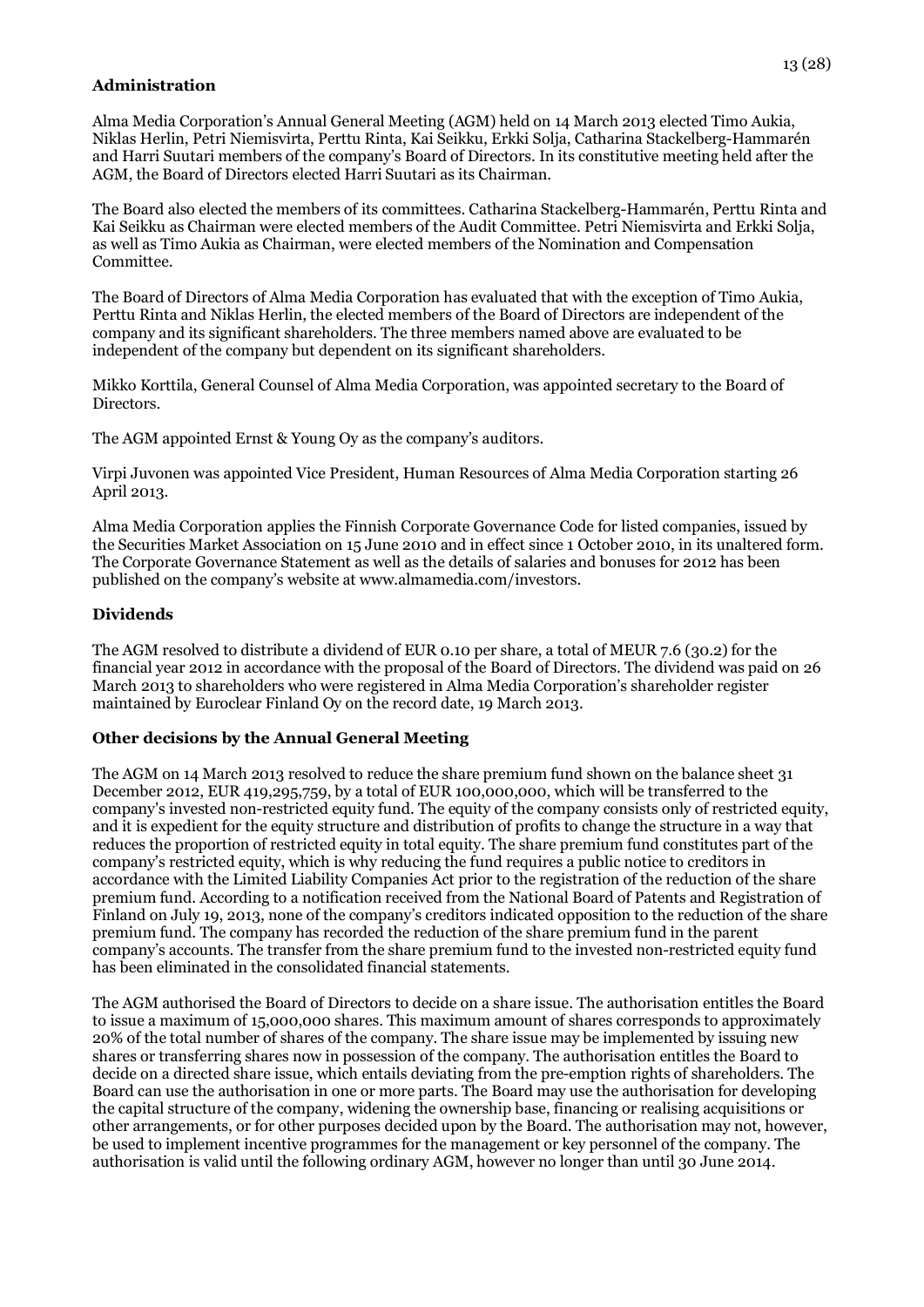#### **The Alma Media share**

In July–September, altogether 4,460,093 Alma Media shares were traded on the NASDAQ OMX Helsinki Stock Exchange, representing 5.9% of the total number of shares. The closing price of the Alma Media share at the end of the last trading day of the reporting period, 30 September 2013, was EUR 3.17. The lowest quotation during the review period was EUR 2.49 and the highest EUR 3.34. Alma Media Corporation's market capitalisation at the end of the review period was MEUR 239.3.

#### **Option programme and share-based incentive plan**

Alma Media has the option programme 2009 in effect. The programme is an incentive and commitment system for Group management. If all the subscription rights are exercised, the programme 2009 will dilute the holdings of the earlier shareholders by a maximum of 2.22%. Further details about the programme are given in the notes to this Interim Report.

The Board of Directors of Alma Media Corporation decided in 2012 on a new share-based incentive plan for the Group's key employees. The new Performance Share Plan consists of three performance periods, the calendar years 2012, 2013 and 2014. The Board of Directors will decide on the plan's performance criteria and the achievement targets at the beginning of each performance period. No rewards were paid for the performance period 2012. The potential reward from the plan for the performance period 2013 will be based on Alma Media Group's profitability, and it will be paid partly in the company's shares and partly in cash in 2014. For the members of the Group Executive Team, the plan additionally includes one three-year performance period, the calendar years 2012–2014, based on the profitable growth of the Group. The potential reward from the performance period 2012–2014 will be paid partly in the company's shares and partly in cash one year and two years from the end of the performance period. The Performance Share Plan includes approximately 20 persons.

### **Other authorisations of the Board of Directors**

The Board of Directors has no other current authorisations.

#### **Market liquidity guarantee**

The Alma Media share has no market liquidity guarantee in effect.

#### **Flagging notices**

In the third quarter of 2013, Alma Media did not receive notices of changes in shareholdings pursuant to Chapter 9, Section 5 of the Finnish Securities Markets Act.

#### **Risks and risk management**

The purpose of Alma Media Group's risk management activities is to continuously evaluate and manage all opportunities, threats and risks in conjunction with the company's operations to enable the company to reach its set objectives and to secure business continuity.

The risk management process identifies the risks, develops appropriate risk management methods and regularly reports on risk issues to the risk management organisation. Risk management is part of Alma Media's internal control function and thereby part of good corporate governance. Limits and processing methods are set for quantitative and qualitative risks by the corporate risk management system in writing.

The most critical strategic risks for Alma Media are a significant drop in its print newspaper readership, a permanent decline in advertising sales and a significant increase in distribution and delivery costs. The media industry is undergoing changes following the transformation in media consumption and technological development. Alma Media's strategic objective is to meet this challenge through renewal and the development of new business in digital consumer and business services.

Fluctuating economic cycles are reflected on the development of advertising sales, which accounts for approximately half of the Group's revenue. Business operations outside Finland, such as in the East and Central European countries, include country-specific risks relating to market development and economic growth. The expansion of business outside Finland has reduced the risks inherent in operating in one market area.

The most important operational risks are disturbances in information technology and data transfer, as well as an interruption of the printing operations.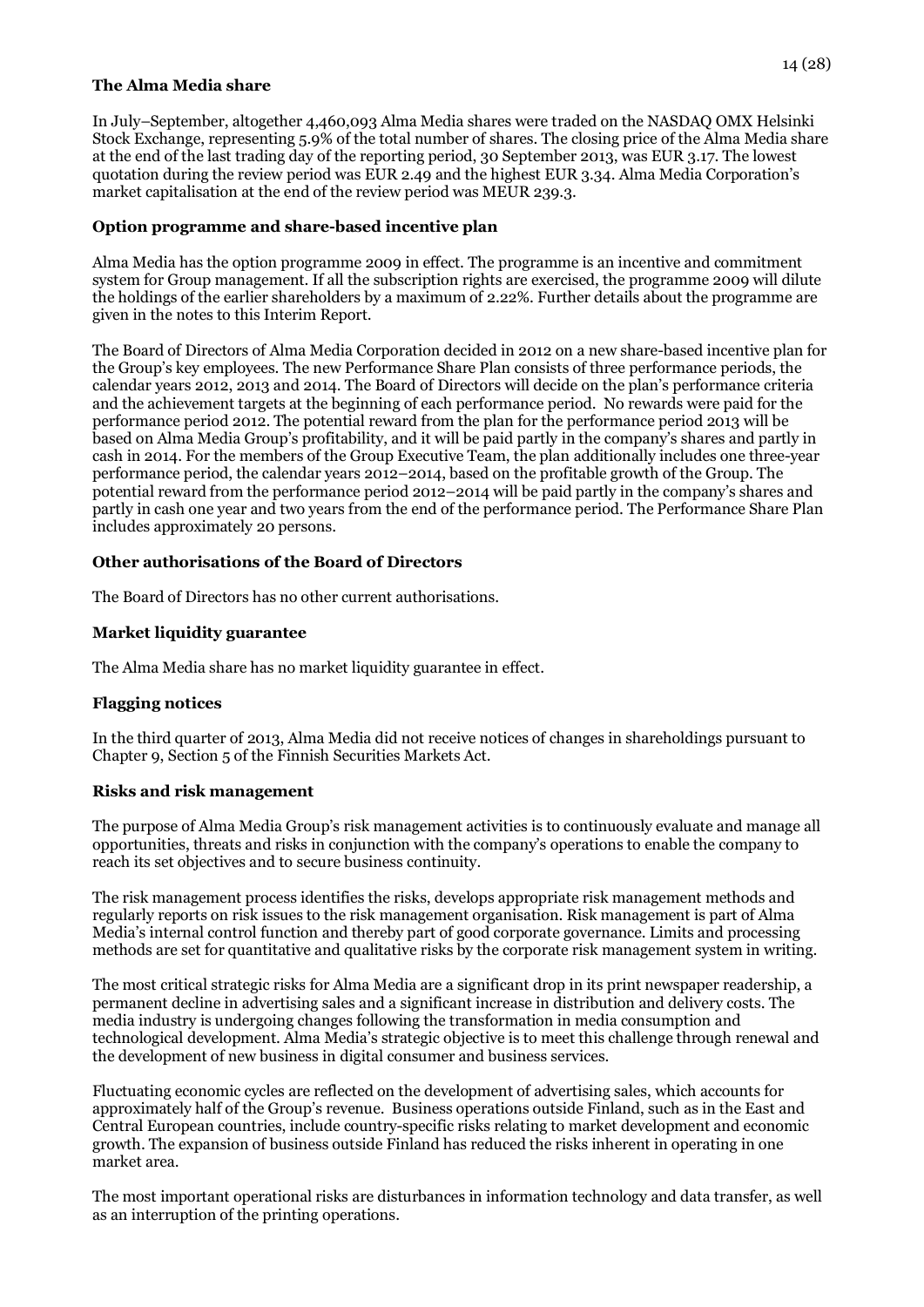#### **Sustainable development**

To meet the challenges of sustainable development and the media revolution, Alma Media develops its corporate responsibility and has introduced the theme of Sustainable Media into societal discussion. Thanks to its active participation, Alma Media has a strong position as a pioneer of corporate responsibility in the media business in the Nordic countries. Alma Media is committed to supporting the universally accepted principles in the areas of human rights, labour, environment and anti-corruption laid out in the United Nations Global Compact initiative. Alma Media participates in the annual Carbon Disclosure Project (CDP) climate reporting directed at investors, and the Alma Media share is included in the OMX GES Sustainability Finland index. Alma Media is a member of the corporate responsibility networks Nordic Media CR Forum and Finnish Business & Society.

#### **Events after the review period**

Pohjolan Sanomat, a regional newspaper published by Alma Media Kustannus Oy, is considering the possibility of reducing the publication frequency of the print edition from seven to five issues per week. The majority of the newspaper's digital content will be put behind a paywall at the beginning of 2014 as part of Alma Regional Media's renewal of its newspapers' online services. On 1 October 2013, the company initiated personnel negotiations regarding these structural reforms, which can potentially lead to staff reductions of no more than nine man-years. Pohjolan Sanomat has a total of 43 employees, of whom 29 work in the editorial office. If implemented, the decrease in the publication frequency would primarily affect editorial employees.

ALMA MEDIA CORPORATION Board of Directors

#### **Alma Media's financial calendar 2013 and 2014**

- Capital Markets Day on Wednesday, 27 November 2013 from 9 a.m. till 2 p.m.

- Financial Statement Bulletin for financial year 2013 on Thursday, 13 February 2014 approximately at 9:00 **EET** 

- Interim report for January-March 2014 on Tuesday, 29 April, approximately at 9:00 EEST

- Interim report for January-June 2014 on Friday, 18 July, approximately at 9:00 EEST

- Interim report for January-September 2014 on Friday, 24 October approximately at 9:00 EEST

Alma Media's Annual Review 2013, including corporate responsibility reporting, is scheduled to be published in calendar week 11, 2014, at the latest.

The Annual General Meeting is planned to be held on Thursday, 20 March 2014. Financial Statements, Report by the Board of Directors, Auditor's Report and Corporate Governance Statement will be published no later than on Thursday, 27 February 2014.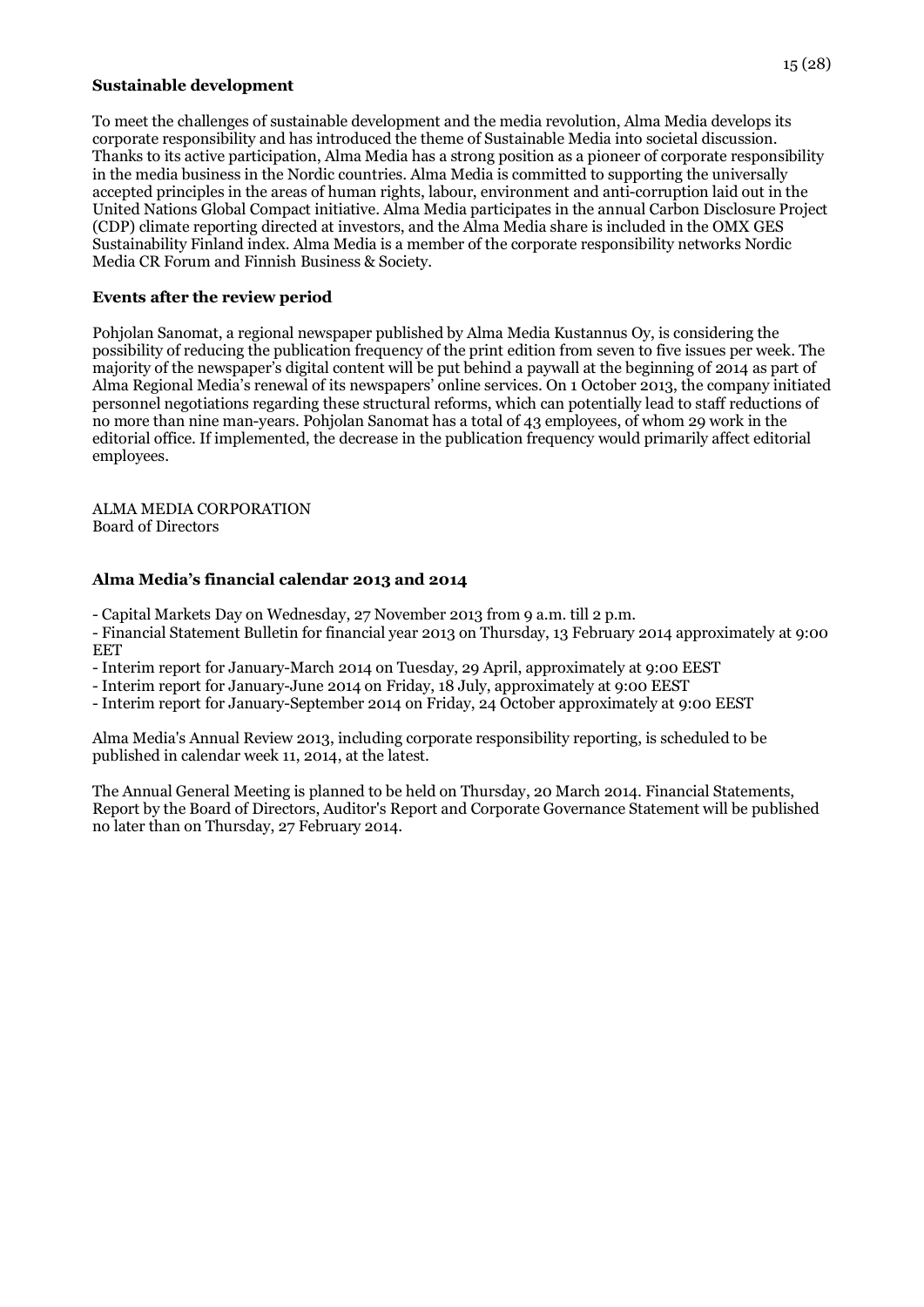#### SUMMARY OF FINANCIAL STATEMENTS AND NOTES

| <b>STATEMENT</b>                          | 2013   | 2012   | Change  | 2013    | 2012    | Change           | 2012   |
|-------------------------------------------|--------|--------|---------|---------|---------|------------------|--------|
| <b>MEUR</b>                               | $Q_3$  | $Q_3$  | %       | $Q1-Q3$ | $Q1-Q3$ | %                | Q1-Q4  |
| <b>REVENUE</b>                            | 71.7   | 75.2   | $-4.6$  | 223.0   | 237.4   | $-6.1$           | 320.1  |
| Other operating income                    | 0.1    | 0.1    | 78.3    | 8.8     | 0.2     | 3 9 9 7.6        | 0.9    |
| Materials and services                    | 19.0   | 20.4   | $-7.1$  | 59.8    | 63.4    | $-5.7$           | 84.9   |
| Employee benefits expense                 | 27.5   | 28.6   | $-3.8$  | 89.2    | 96.9    | $-8.0$           | 129.3  |
| Depreciation, amortisation and            |        |        |         |         |         |                  |        |
| impairment                                | 3.7    | 3.2    | 14.1    | 12.7    | 10.9    | 16.4             | 13.0   |
| Other operating expenses                  | 14.0   | 15.0   | $-6.4$  | 47.5    | 47.5    | 0.0              | 67.2   |
| <b>OPERATING PROFIT</b>                   | 7.8    | 8.1    | $-4.7$  | 22.7    | 18.9    | 19.7             | 26.5   |
| Finance income                            | 0.9    | 3.1    | $-72.4$ | 1.8     | 4.0     | $-56.7$          | 5.1    |
| Finance expenses                          | 0.8    | 0.6    | 36.1    | 1.8     | 2.7     | $-33.4$          | 3.6    |
| Share of profit of associated companies   | $-0.2$ | $-0.2$ | $-14.0$ | 0.2     | $-0.4$  | 159.6            | $-4.3$ |
| PROFIT BEFORE TAX                         | 7.7    | 10.5   | $-27.0$ | 22.7    | 19.9    | 14.0             | 23.7   |
| Income tax                                | 1.8    | 2.4    | $-26.4$ | 4.7     | 4.6     | $3.2\phantom{0}$ | 6.3    |
| PROFIT FOR THE PERIOD                     | 5.9    | 8.1    | $-27.1$ | 17.9    | 15.3    | 17.2             | 17.4   |
|                                           |        |        |         |         |         |                  |        |
| OTHER COMPREHENSIVE INCOME:               |        |        |         |         |         |                  |        |
| Change in translation differences         | 0.0    | $-0.2$ | 100.0   | $-0.3$  | 0.1     | $-421.8$         | 0.0    |
| Share of other comprehensive income of    |        |        |         |         |         |                  |        |
| associated companies                      | 0.1    | 0.4    | $-64.2$ | $-0.1$  | 0.5     | $-118.9$         | 0.4    |
| Actuarial gains and losses                | 0.0    | 0.0    | 0.0     | 0.0     | 0.0     | 0.0              | $-0.2$ |
| Income tax relating to components of      |        |        |         |         |         |                  |        |
| other comprehensive income                | 0.0    | 0.0    | 0.0     | 0.0     | 0.0     | 0.0              | 0.0    |
| Other comprehensive income for the        |        |        |         |         |         |                  |        |
| period, net of tax                        | 0.1    | 0.2    | $-15.8$ | $-0.4$  | 0.6     | $-161.8$         | 0.2    |
| TOTAL COMPREHENSIVE INCOME                |        |        |         |         |         |                  |        |
| FOR THE PERIOD                            | 6.0    | 8.3    | $-26.9$ | 17.6    | 15.9    | 10.7             | 17.6   |
|                                           |        |        |         |         |         |                  |        |
| Profit for the period attributable to:    |        |        |         |         |         |                  |        |
| - Owners of the parent                    | 5.6    | 7.9    |         | 17.0    | 14.7    |                  | 16.6   |
| - Non-controlling interest                | 0.3    | 0.2    |         | 0.9     | 0.6     |                  | 0.8    |
| Total comprehensive income for the        |        |        |         |         |         |                  |        |
| period attributable to:                   |        |        |         |         |         |                  |        |
| - Owners of the parent                    | 5.7    | 8.0    |         | 16.7    | 15.3    |                  | 16.9   |
| - Non-controlling interest                | 0.3    | 0.2    |         | 0.9     | 0.6     |                  | 0.8    |
|                                           |        |        |         |         |         |                  |        |
| Earnings per share calculated from the    |        |        |         |         |         |                  |        |
| profit for the period attributable to the |        |        |         |         |         |                  |        |
| parent company shareholders:              |        |        |         |         |         |                  |        |
| - Earnings per share (basic), EUR         | 0.07   | 0.10   |         | 0.23    | 0.19    |                  | 0.22   |
| - Earnings per share (diluted), EUR       | 0.07   | 0.10   |         | 0.23    | 0.19    |                  | 0.22   |

# COMPREHENSIVE INCOME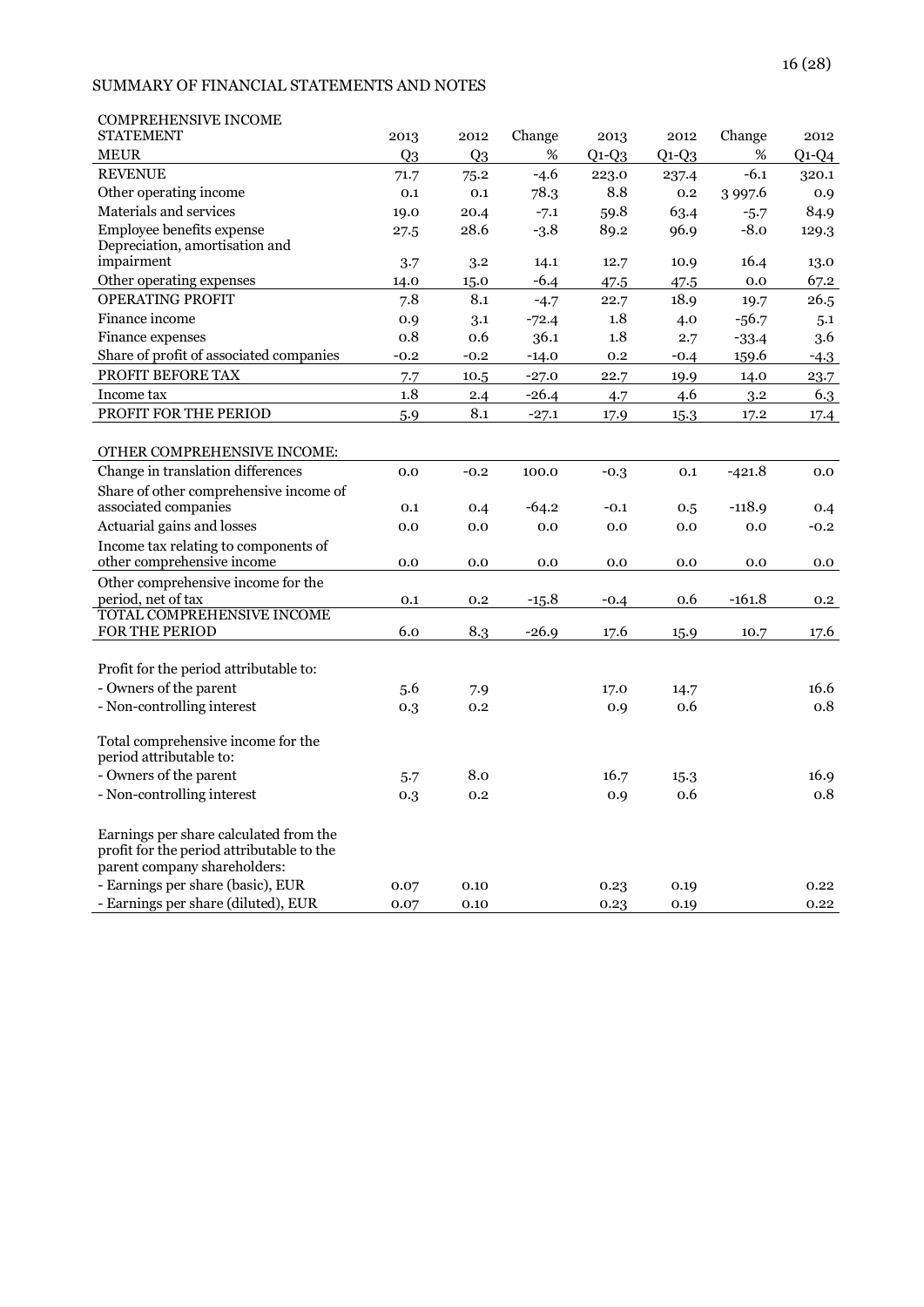| <b>BALANCE SHEET</b>                 |             |             |             |
|--------------------------------------|-------------|-------------|-------------|
| <b>MEUR</b>                          | Sep 30 2013 | Sep 30 2012 | Dec 31 2012 |
| <b>ASSETS</b>                        |             |             |             |
| NON-CURRENT ASSETS                   |             |             |             |
| Goodwill                             | 72.8        | 61.2        | 74.3        |
| Other intangible assets              | 42.8        | 30.5        | 43.9        |
|                                      |             |             |             |
| Tangible assets                      | 87.7        | 37.7        | 41.3        |
| Investments in associated            |             |             |             |
| companies                            | 30.5        | 33.6        | 31.3        |
| Other non-current financial assets   | 3.8         | 4.6         | 4.7         |
| Deferred tax assets                  | 1.7         | 0.4         | 1.0         |
|                                      |             |             |             |
| <b>CURRENT ASSETS</b>                |             |             |             |
| Inventories                          | 0.7         | 0.7         | 0.7         |
|                                      |             |             |             |
| <b>Current tax assets</b>            | 2.2         | 5.5         | $1.3\,$     |
| Trade receivables and other          |             |             |             |
| receivables                          | 27.6        | 29.6        | 29.0        |
| Other current financial assets       | 2.1         | 0.0         | 0.0         |
| Cash and cash equivalents            | 9.8         | 20.9        | 17.1        |
| <b>TOTAL ASSETS</b>                  | 281.8       | 224.8       | 245.1       |
|                                      |             |             |             |
| <b>MEUR</b>                          | Sep 30 2013 | Sep 30 2012 | Dec 31 2012 |
| EQUITY AND LIABILITIES               |             |             |             |
| Share capital                        |             |             |             |
| Share premium reserve                | 45.3        | 45.3        | 45.3        |
| Foreign currency translation reserve | 7.7         | 7.7         | 7.7         |
|                                      | $-0.1$      | 0.3         | 0.2         |
| Retained earnings                    | 37.7        | 25.8        | 28.0        |
| Equity attributable to owners of the |             |             |             |
| parent                               | 90.7        | 79.1        | 81.3        |
|                                      |             |             |             |
| Non-controlling interest             | 2.3         | 2.3         | 2.7         |
| TOTAL EQUITY                         | 93.0        | 81.4        | 84.0        |
|                                      |             |             |             |
| <b>LIABILITIES</b>                   |             |             |             |
| NON-CURRENT LIABILITIES              |             |             |             |
| Non-current interest-bearing         |             |             |             |
| liabilities                          | 73.5        | 26.2        | $\rm 25.8$  |
| Deferred tax liabilities             | 7.1         | 5.1         | 7.9         |
| Pension obligations                  | 2.8         | 2.9         | 3.0         |
| Provisions                           | 0.1         | 0.1         | 0.1         |
| Other financial liabilities          | 0.1         | 0.7         | 0.4         |
| Other non-current liabilities        | 0.4         | 0.4         | 0.3         |
|                                      |             |             |             |
| <b>CURRENT LIABILITIES</b>           |             |             |             |
| Current interest-bearing liabilities | 40.4        | 40.9        | 53.5        |
| Advances received                    | 19.1        | 18.8        | 14.8        |
|                                      |             |             |             |
| Income tax liability                 | 0.0         | 0.0         | 0.0         |
| Provisions                           | 3.8         | 0.3         | 0.4         |
| Trade and other payables             | 41.5        | 47.9        | 54.9        |
| TOTAL LIABILITIES                    | 188.8       | 143.3       | 161.1       |
|                                      |             |             |             |
| TOTAL EQUITY AND LIABILITIES         | 281.8       | 224.8       | 245.1       |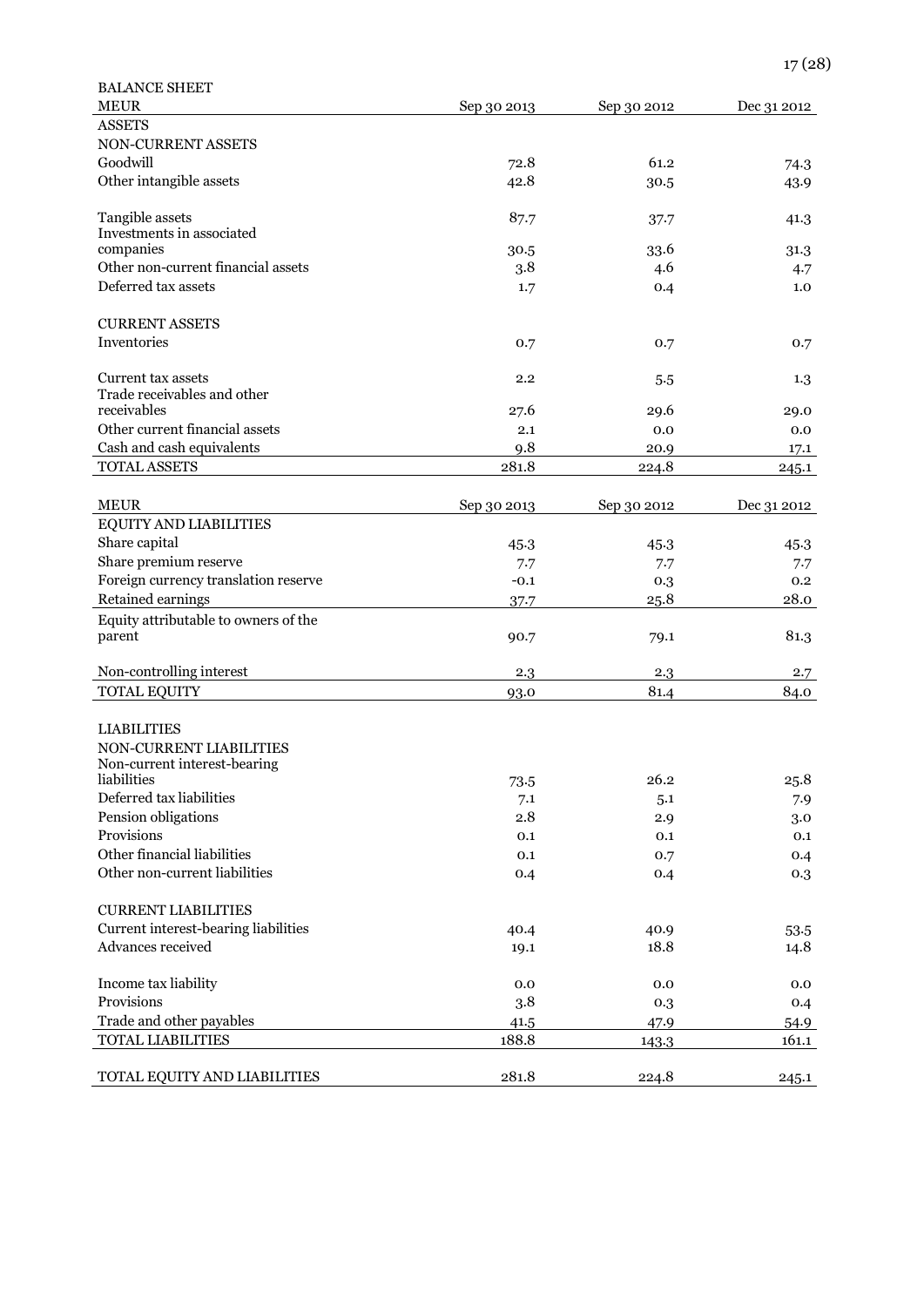#### CONSOLIDATED STATEMENT OF CHANGE IN EQUITY

Column headings:

- $A =$ Share capital
- B = Share premium reserve
- $C =$ Translation differences
- D = Retained earnings
- $E = Total$
- F = Non-controlling interest
- $G =$  Equity total

| Attributable to equity holders of the Parent Company    |      |     |        |         |             |             |         |
|---------------------------------------------------------|------|-----|--------|---------|-------------|-------------|---------|
| <b>MEUR</b>                                             | A    | B   | C      | D       | $\mathbf E$ | $\mathbf F$ | G       |
| Equity 1 Jan 2013                                       | 45.3 | 7.7 | 0.2    | 28.0    | 81.3        | 2.7         | 84.0    |
| Profit for the period                                   |      |     |        | 17,0    | 17,0        | 0,9         | 17,9    |
| Other comprehensive income                              | 0.0  | 0.0 | $-0.3$ | $-0.1$  | $-0.4$      | 0.0         | $-0.4$  |
| Transactions with equity holders of the parent and non- |      |     |        |         |             |             |         |
| controlling interest                                    |      |     |        |         |             |             |         |
| Dividends paid by parent                                | 0.0  | 0.0 | 0.0    | $-7.5$  | $-7.5$      | 0.0         | $-7.5$  |
| Dividends paid by subsidiaries                          | 0.0  | 0.0 | 0.0    |         | 0.0         | $-1.2$      | $-1.2$  |
| Share-based                                             |      |     |        |         |             |             |         |
| payments                                                |      |     | 0.0    | 0.4     | 0.4         | 0.0         | 0.4     |
| <b>Exercised share options</b>                          |      |     |        |         |             |             |         |
|                                                         |      |     |        |         |             |             |         |
| <b>Business combinations</b>                            |      |     |        | $-0.1$  | $-0.1$      |             | $-0.1$  |
| Equity 30 Sep 2013                                      | 45.3 | 7.7 | $-0.1$ | 37.7    | 90.7        | 2.3         | 93.0    |
|                                                         |      |     |        |         |             |             |         |
| <b>MEUR</b>                                             |      |     |        |         |             |             |         |
| Equity 1 Jan 2012                                       | 45.3 | 7.7 | 0.2    | 40.5    | 93.8        | 2.9         | 96.7    |
| Effect of amended standard IAS 19                       |      |     |        | $-0.4$  | $-0.4$      |             | $-0.4$  |
| Adjusted equity 1 Jan 2012                              | 45.3 | 7.7 | 0.2    | 40.1    | 93.4        | 2.9         | 96.3    |
| Profit for the period                                   |      |     | 0.0    | 14.7    | 14.7        | 0.6         | 15.3    |
| Other comprehensive income                              |      |     | 0.1    | 0.5     | 0.6         |             | 0.6     |
| Transactions with equity holders of the parent and non- |      |     |        |         |             |             |         |
| controlling interest                                    |      |     |        |         |             |             |         |
| Dividends paid by parent                                |      |     |        | $-30.2$ | $-30.2$     |             | $-30.2$ |
| Dividends paid by subsidiaries                          |      |     |        |         |             | $-1.3$      | $-1.3$  |
| Share-based                                             |      |     |        |         |             |             |         |
| payments                                                |      |     |        | 0.7     | 0.7         |             | 0.7     |
| Equity 30 Sep 2012                                      | 45.3 | 7.7 | 0.3    | 25.8    | 79.1        | 2.3         | 81.4    |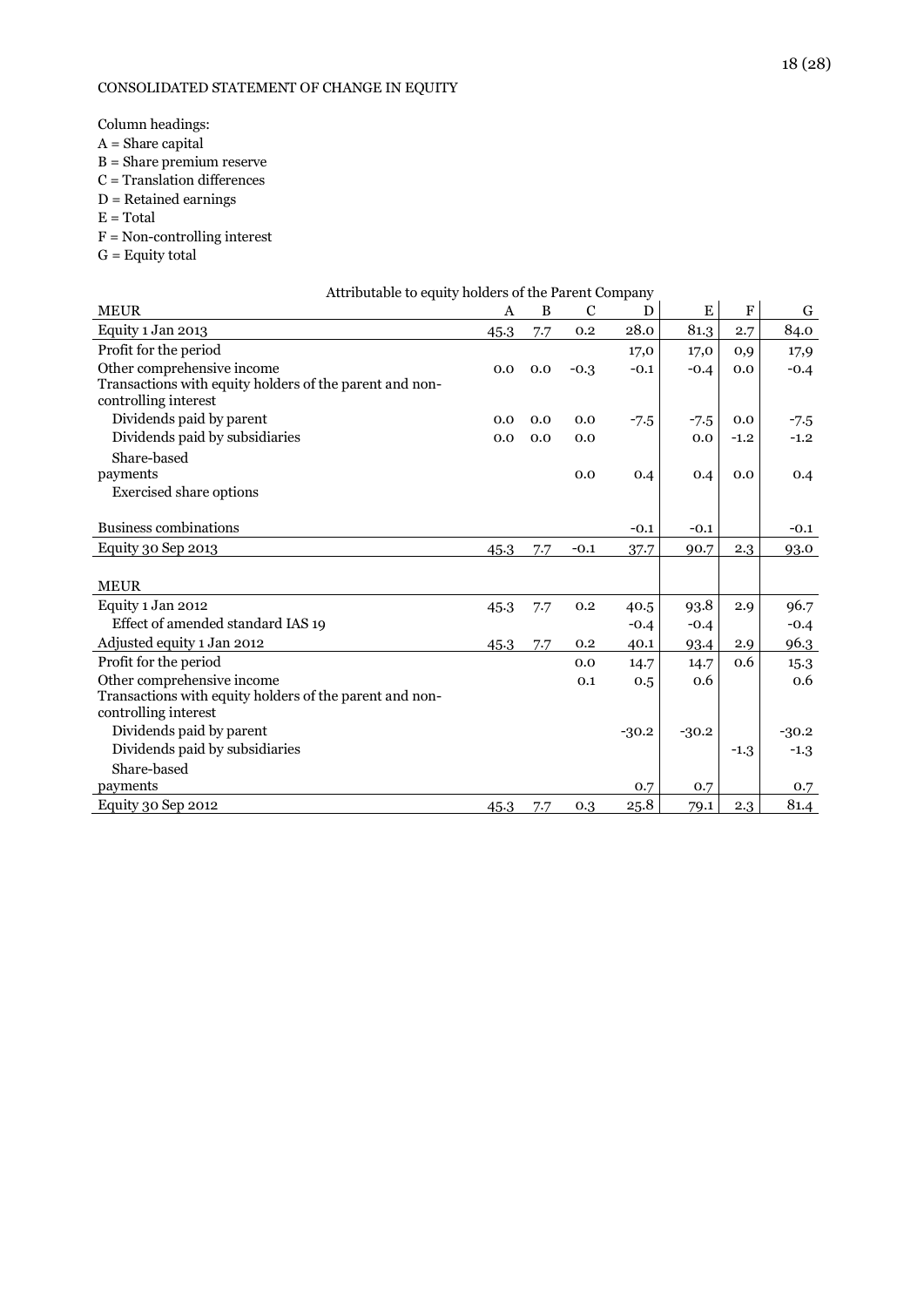| <b>CASH FLOW STATEMENT</b>                        | 2013    | 2012    | 2013     | 2012    | 2012    |
|---------------------------------------------------|---------|---------|----------|---------|---------|
| <b>MEUR</b>                                       | $Q_3$   | $Q_3$   | $Q1-Q3$  | $Q1-Q3$ | $Q1-Q4$ |
| OPERATING ACTIVITIES                              |         |         |          |         |         |
| Profit for the period                             | 5.9     | 8.1     | 17.9     | 15.3    | 17.4    |
| Adjustments                                       | 6.3     | 6.3     | 13.2     | 18,1    | 19.2    |
| Change in working capital                         | $-7.4$  | $-13.3$ | $-7.6$   | $-12.1$ | $-4.8$  |
| Dividends received                                | 0.5     | 0.6     | 0.7      | 0.8     | 0,9     |
| Interest received                                 | 0.0     | 0.0     | 0.1      | 0.1     | 0.2     |
| Interest paid and other finance expenses          | $-0,7$  | $-0.4$  | $-1.6$   | $-1.5$  | $-2.4$  |
| Income taxes paid                                 | -1.4    | 0.0     | $-7.0$   | $-7.1$  | $-5.7$  |
| Net cash flow from operating activities           | 3.3     | 1.3     | 15.7     | 13.6    | 24.9    |
| <b>INVESTING ACTIVITIES</b>                       |         |         |          |         |         |
| Acquisitions of tangible and intangible<br>assets | $-1.1$  | -0.6    | $-5.0$   | $-2.4$  | $-4.1$  |
| Proceeds from sale of tangible and                |         |         |          |         |         |
| intangible assets                                 | 0.0     | 0.0     | 0.0      | 2.5     | 3.0     |
| Other investments                                 | 0.0     | 0.0     | 0.0      | $-0.1$  | $-0.1$  |
| Proceeds from sale of other                       |         |         |          |         |         |
| investments                                       | 0.0     | 0.2     | 0.1      | 0.2     | 0.2     |
| Acquisition of subsidiaries                       | 0.0     | $-3.8$  | $-2.6$   | $-42.9$ | $-64.3$ |
| Acquisition of associated companies               | 0.0     | $-0.1$  | 0.0      | $-0.4$  | $-2.3$  |
| Proceeds from sale of subsidiaries                | 0.0     | 0.0     | 10.5     | $3.8\,$ | 3.8     |
| Proceeds from sale and repayment of               |         |         |          |         |         |
| capital of associated companies                   | 0.0     | 0.0     | 0.4      | 0,9     | 0,9     |
| Net cash flows from / (used in)                   |         |         |          |         |         |
| investing activities                              | $-1.1$  | $-4.2$  | 3.5      | $-38.2$ | $-62.7$ |
| Cash flow before financing activities             | 2.2     | $-2.9$  | 19.2     | $-24.7$ | $-38.0$ |
|                                                   |         |         |          |         |         |
| <b>FINANCING ACTIVITIES</b>                       |         |         |          |         |         |
| Proceeds from exercise of share                   |         |         |          |         |         |
| options                                           | 0.0     | 0.0     | 0.0      | 0.0     | 0.0     |
| Current loans taken                               | 29.5    | 4.0     | 83.5     | 28.0    | 52.0    |
| Repayment of current loans                        | $-34.3$ | $-0.7$  | $-101.1$ | $-8.9$  | $-23.4$ |
| Change in interest-bearing receivables            | 0.0     | 0.0     | 0.0      | 0.0     | 0.0     |
| Dividends paid                                    | 0.0     | 0.0     | $-8.7$   | $-31.5$ | $-31.5$ |
| Net cash flows from / (used in)                   |         |         |          |         |         |
| financing activities                              | $-4.8$  | 3.3     | $-26.4$  | $-12.4$ | $-2.8$  |
| Change in cash and cash equivalent                |         |         |          |         |         |
| funds<br>$(increase + / decrease -)$              | $-2.6$  |         |          |         |         |
| Cash and cash equivalents at                      |         | 0.5     | $-7.2$   | $-37.0$ | $-40.8$ |
| beginning of period                               | 12.4    | 20.3    | 17.1     | 57.8    | 57.8    |
| Effect of change in foreign exchange              |         |         |          |         |         |
| rates                                             | $-0.0$  | 0.1     | $-0.1$   | 0.1     | 0.1     |
| Cash and cash equivalents at end of<br>period     | 9.8     | 20.9    | 9.8      | 20.9    | 17.1    |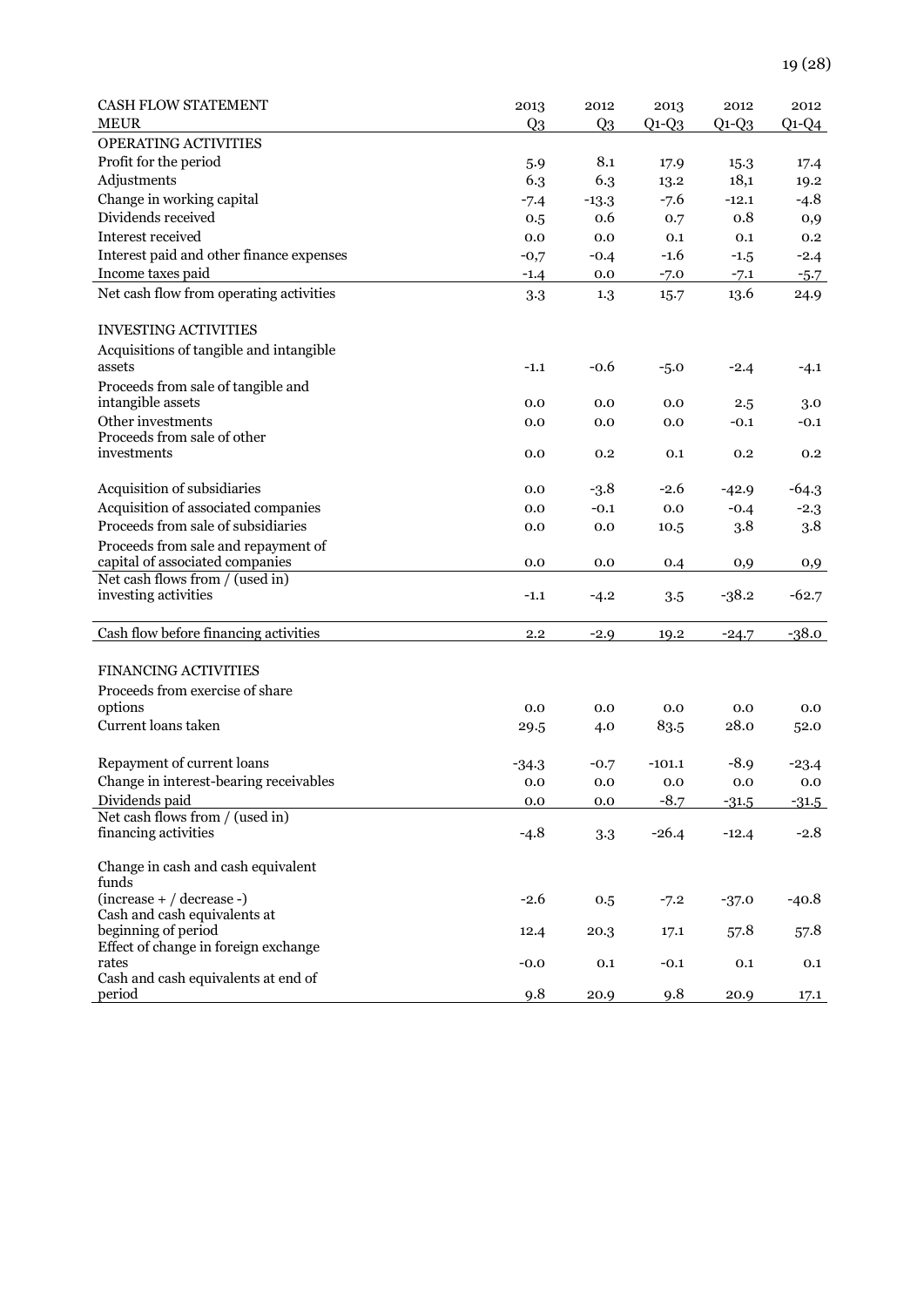#### **Acquired businesses in 2013**

Alma Media acquired the entire stock of Julkaisupalvelu Lounais-Lappi Oy on June 14, 2013. The company publishes the city paper Lounais-Lappi in the Kemi-Tornio economic region. The acquisition, reported under the Newspapers segment, has no significant effect on the financial figures of Alma Media Group, which is why no additional information is presented.

#### **Contingent considerations**

Contingent considerations arising from business acquisitions are classified as financial liabilities recognised at fair value through profit or loss. The amount of the contingent considerations due to acquisitions and business arrangements is based on the revenue and operating profits of the acquired businesses during 2010–14. The fair values are the estimated final considerations discounted to the balance sheet date.

| <b>ASSETS</b><br><b>MEUR</b><br>Initial recognition of the assets<br>8.4<br>Change in fair value during previous financial periods<br>$-1.6$ |
|----------------------------------------------------------------------------------------------------------------------------------------------|
|                                                                                                                                              |
|                                                                                                                                              |
|                                                                                                                                              |
|                                                                                                                                              |
| Considerations, settled in cash<br>$-5.9$                                                                                                    |
| Change in fair value during the financial period<br>1.2                                                                                      |
| Fair value of the contingent consideration assets at the end of the                                                                          |
| period<br>2.1                                                                                                                                |
| CONTINGENT CONSIDERATION<br><b>LIABILITY</b><br><b>MEUR</b>                                                                                  |
| Initial recognition of the liability<br>6.7                                                                                                  |
| Change in fair value during previous financial periods<br>$-4.3$                                                                             |
| Considerations, settled in cash<br>$-2.2$                                                                                                    |
| Change in fair value during the financial period<br>0.0                                                                                      |
| Fair value of the contingent consideration liability at the end of the                                                                       |
| period<br>0.3                                                                                                                                |

| REVENUE BY GEOGRAPHICAL AREA | 2013 | 2012 | 2013  | 2012  | 2012  |
|------------------------------|------|------|-------|-------|-------|
| <b>MEUR</b>                  | Q3   | Q3   | Q1-Q3 | Q1-Q3 | Q1-Q4 |
| Finland                      | 63.1 | 66.8 | 194.2 | 211.3 | 284.0 |
| Other EU countries           | 8.7  | 8.3  | 28.0  | 25.1  | 34.1  |
| Other countries              | 0.0  | 0.2  | 0.8   | 1.0   | 1.9   |
| Total                        | 71.7 | 75.2 | 223.0 | 237.4 | 320.1 |

#### **Information by segment**

The business segments of Alma Media are Newspapers, Kauppalehti Group, Digital Consumer Services and Other Operations. The descriptive section of the interim report presents the revenue and operating profits of the segments and the allocation of the associated companies' results to the reporting segments.

The following table presents the assets and liabilities by segment as well as the non-allocated asset and liability items.

ASSETS BY SEGMENT

| <b>MEUR</b>                           | Sep 30 2013 | Sep 30 2012 | Dec 31 2012 |
|---------------------------------------|-------------|-------------|-------------|
| Newspapers                            | 38.6        | 36.1        | 40.0        |
| Kauppalehti Group                     | 37.1        | 40.4        | 36.9        |
| Digital Consumer Services             | 79.1        | 75.2        | 84.2        |
| Other operations                      | 100.7       | 32.1        | 50.5        |
| Non-allocated assets and eliminations | 26.2        | 40.9        | 33.5        |
| Total                                 | 281.8       | 224.8       | 245.1       |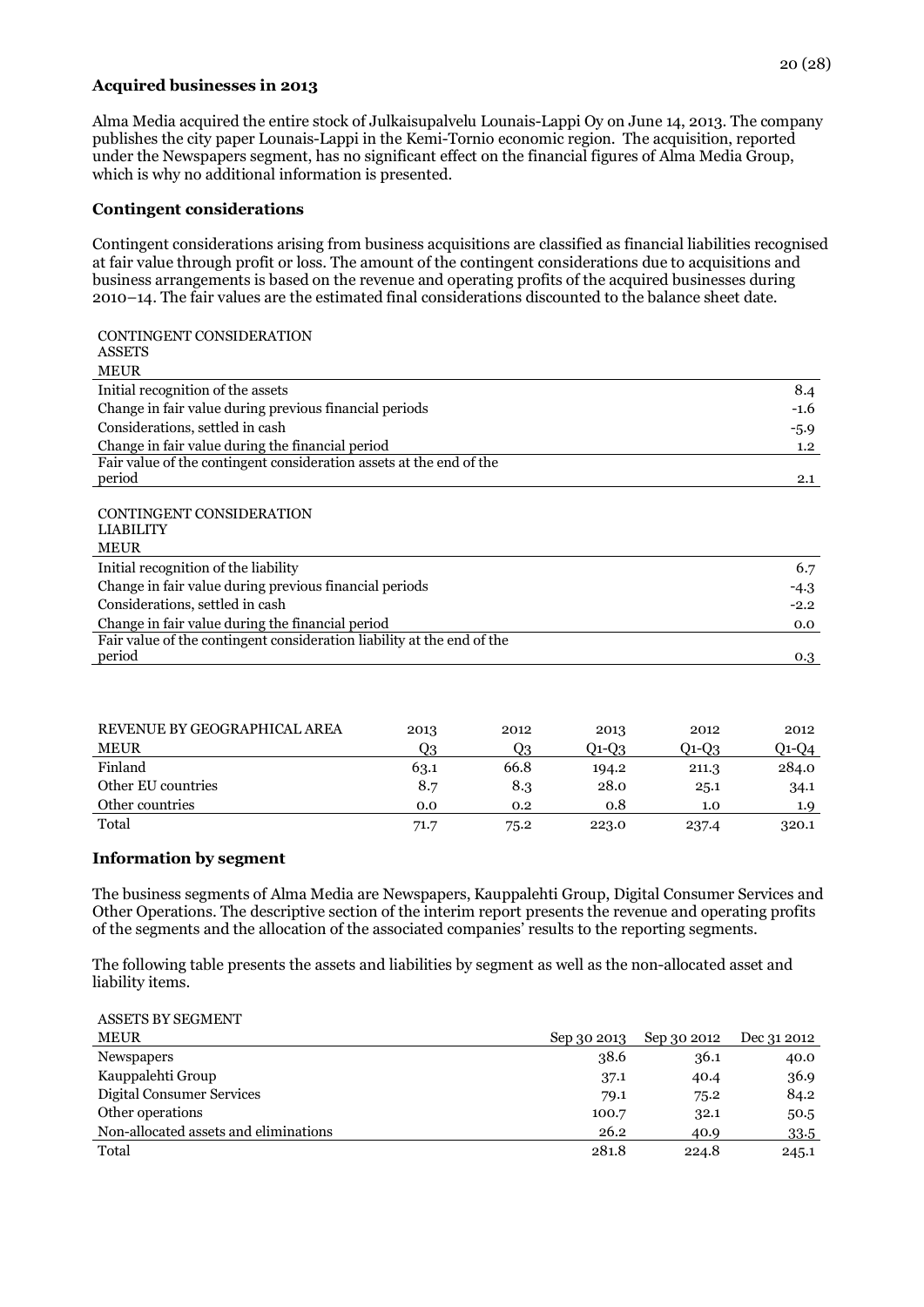| <b>LIABILITIES BY SEGMENT</b>         |                |                |             |             |             |
|---------------------------------------|----------------|----------------|-------------|-------------|-------------|
| <b>MEUR</b>                           |                |                | Sep 30 2013 | Sep 30 2012 | Dec 31 2012 |
| <b>Newspapers</b>                     |                |                | 26.9        | 30.9        | 29.6        |
| Kauppalehti Group                     |                |                | 11.1        | 11.0        | 11.9        |
| Digital Consumer Services             |                |                | 15.0        | 14.0        | 12.6        |
| Other operations                      |                |                | 84.9        | 34.3        | 38.8        |
| Non-allocated assets and eliminations |                |                | 50.9        | 53.2        | 68.2        |
| Total                                 |                |                | 188.8       | 143.3       | 161.1       |
|                                       |                |                |             |             |             |
| <b>CAPITAL EXPENDITURE BY</b>         |                |                |             |             |             |
| <b>SEGMENT</b>                        | 2013           | 2012           | 2013        | 2012        | 2012        |
| <b>MEUR</b>                           | Q <sub>3</sub> | Q <sub>3</sub> | $Q1-Q3$     | $Q1-Q3$     | $Q1-Q4$     |
| Newspapers                            | 0.2            | 0.2            | 2.3         | 1.1         | 1.8         |
| Kauppalehti Group                     | 0.2            | 0.2            | 0.4         | 0.4         | 0.6         |
| <b>Digital Consumer Services</b>      | 0.3            | 0.6            | 0.7         | 49.6        | 76.0        |
| Other operations                      | 1.9            | 4.9            | 56.6        | 27.2        | 32.8        |
| Total                                 | 2.6            | 5.9            | 60.0        | 78.4        | 111.3       |

## **Provisions**

The company's provisions totalled MEUR 3.9 (0.4) on 30 September 2013. It has not been necessary to change the estimates made when the provisions were entered.

#### **Commitments and contingencies**

| <b>COMMITMENTS AND</b><br><b>CONTINGENCIES</b>                    |             |             |             |
|-------------------------------------------------------------------|-------------|-------------|-------------|
| <b>MEUR</b>                                                       | Sep 30 2013 | Sep 30 2012 | Dec 31 2012 |
| Collateral for others                                             |             |             |             |
| Guarantees                                                        | 1.3         | 0.0         | 1.3         |
| Minimum lease payments on other                                   |             |             |             |
| lease agreements:                                                 |             |             |             |
|                                                                   |             |             |             |
| Within one year                                                   | 8.3         | 8.9         | 8.6         |
| Within 1-5 years                                                  | 24.4        | 25.1        | 25.4        |
| After 5 years                                                     | 32.1        | 35.7        | 34.7        |
| Total                                                             | 64.8        | 69.7        | 68.7        |
|                                                                   |             |             |             |
|                                                                   |             |             |             |
|                                                                   |             |             |             |
| The Group also has purchase<br>agreements that, based on IFRIC 4, |             |             |             |
| include a lease component as per IAS                              |             |             |             |
| 17. Minimum payments based on these                               |             |             |             |
| agreements:                                                       | 0.8         | 1.2         | 1.6         |
|                                                                   |             |             |             |
| <b>DERIVATIVE CONTRACTS</b>                                       |             |             |             |
| <b>MEUR</b>                                                       | Sep 30 2013 | Sep 30 2012 | Dec 31 2012 |
| Commodity derivative contracts, electricity derivatives           |             |             |             |
| Fair value*                                                       | $-0.1$      | $-0.1$      | $-0.1$      |
| Nominal value                                                     | 0.6         | 1.1         | 0.8         |
| Interest rate derivatives                                         |             |             |             |
| Fair value*                                                       | $-0.2$      | 0.0         | $-0.4$      |
| Nominal value                                                     | 31.2        | 0.0         | 24.0        |

*\*The fair value represents the return that would have arisen if the derivative had been cleared on the balance sheet date.*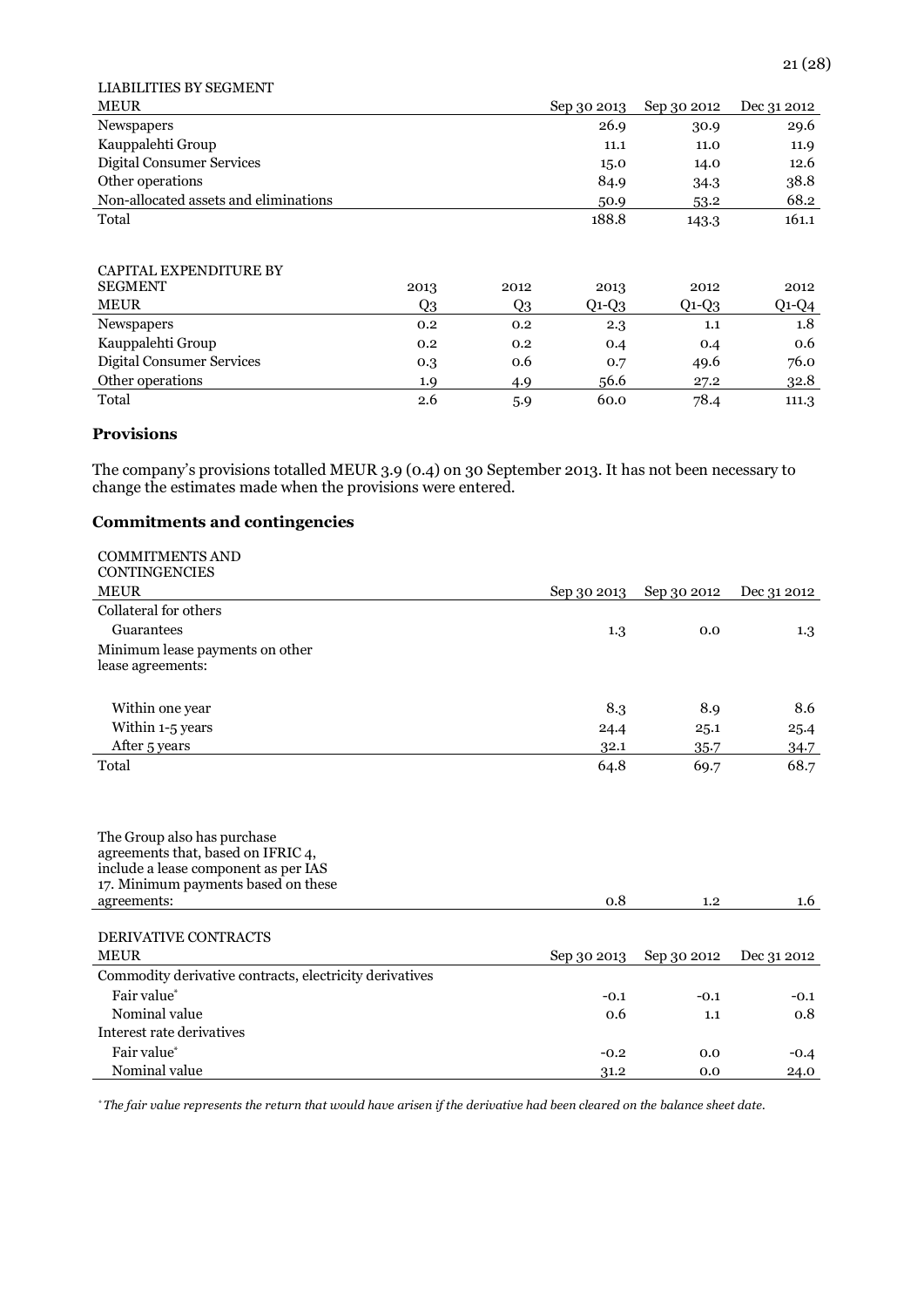#### **Related party transactions**

Alma Media Group's related parties are the major shareholders of the parent company, associated companies and companies owned by them. Related parties also include the Group's senior management and their related parties (members of the Board of Directors, President and CEO and Managing Directors, and the Group Executive Team). The following table summarises the business operations undertaken between Alma Media and its related parties as well as the status of their receivables and liabilities:

| <b>RELATED PARTY TRANSACTIONS</b>                                                                                | 2013 | 2012 | 2013  | 2012  | 2012    |
|------------------------------------------------------------------------------------------------------------------|------|------|-------|-------|---------|
| <b>MEUR</b>                                                                                                      | Q3   | Q3   | Q1-Q3 | Q1-Q3 | $Q1-Q4$ |
| Sales of goods and services                                                                                      | 0.1  | 0.1  | 0.3   | 0.7   | 0.8     |
| Purchases of goods and services<br>Trade receivables, loans and other<br>receivables at the end of the reporting | O,9  | 0.7  | 2.4   | 2.5   | 3.4     |
| period                                                                                                           | 0.0  | 0.0  | 0.0   | 0.0   | 0.0     |
| Trade payables at the reporting date                                                                             | 0.1  | 0.1  | 0.1   | 0.1   | 0.1     |

#### **Option programme**

Alma Media has the option programme 2009 in effect. The programme is an incentive and commitment system for Group management.

Under the option programme 2009 a maximum total of 2,130,000 stock options may be granted during 2009– 2011, and these may be exercised to subscribe to a maximum of 2,130,000 Alma Media shares, either new or in possession of the company. Of the total number of options, 710,000 were marked 2009A, 710,000 were marked 2009B and 710,000 were marked 2009C.

A total of 640,000 options have been issued under the 2009A programme. The share subscription period for 2009A is 1 April 2012–31 March 2014. The management has 509,750 options 2009A in its possession. Additionally, the management has sold 85,250 2009A option rights. The share subscription price has been reduced annually by the dividend per share, and was EUR 3.61 in September 2013. As of 30 September 2013, no share subscriptions were made through 2009A option rights.

A total of 610,000 options have been issued under the 2009B programme. The share subscription period for 2009B is April 1, 2013–March 31, 2015. The management has 505,000 options 2009B in its possession. The share subscription price has been reduced annually by the dividend per share, and was EUR 6.13 in September 2013. As of September 30, 2013, no share subscriptions were made through 2009B option rights.

A total of 640,000 options have been issued under the 2009C programme. The share subscription period for 2009C is 1 April 2014–31 March 2016. The management has 535,000 options 2009C in its possession. The share subscription price was EUR 7.45 in September 2013.

If all the subscription rights are exercised, the option programme 2009 will dilute the holdings of the earlier shareholders by a maximum of 2.22%.

#### **Share-based incentive plan**

The Board of Directors of Alma Media Corporation has in February 2012 approved a Performance Share Plan for the key personnel of Alma Media Group. The plan includes three one-year performance periods, the calendar years 2012, 2013 and 2014, based on the Group's return. In addition, the plan includes one three-year performance period based on the profitable growth of the Group, the calendar years 2012—2014, for the members of the Group Executive Team.

The Board of Directors will decide on the plan's performance criteria and the achievement targets at the beginning of each performance period. The potential reward from the plan for the performance period 2013 will be based on Alma Media Group's profitability, and it will be paid partly in the company's shares and partly in cash in 2014. For the members of the Group Executive Team, the plan additionally includes one three-year performance period, the calendar years 2012–2014, based on the profitable growth of the Group. The potential reward from the performance period 2012–2014 will be paid partly in the company's shares and partly in cash one year and two years from the end of the performance period. The Performance Share Plan includes approximately 20 persons.

The reward from the plan will be paid to the key employees in a combination of shares and cash after the end of each performance period by the end of April in 2013, 2014 and 2015. The reward from the performance period 2012—2014 will be confirmed by the end of April 2015, and it will be paid in two equal lots in a combination of shares and cash, one year and two years from the end of the performance period.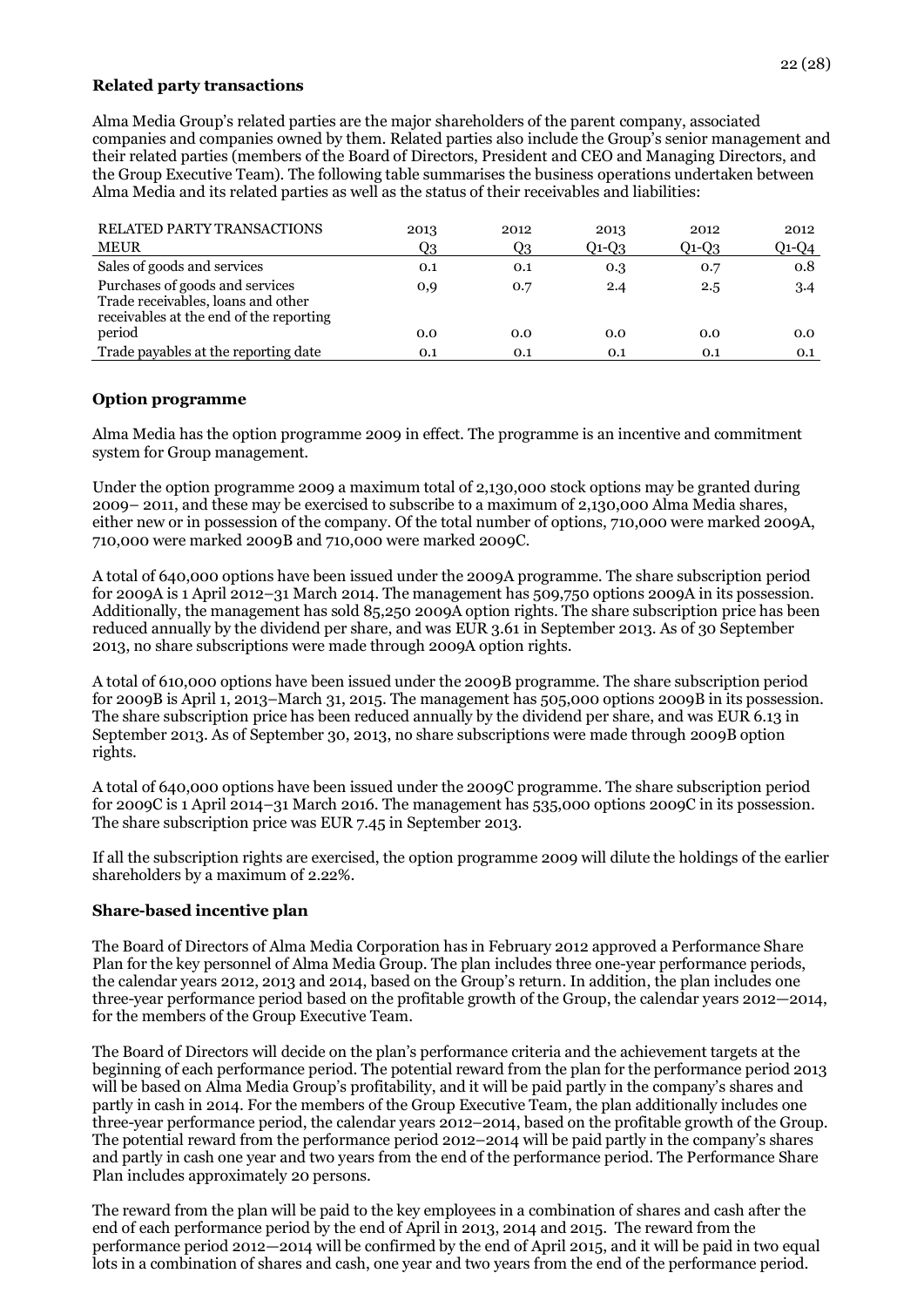Shares paid as reward on the basis of the plan for the one-year performance periods may not be assigned, pledged or otherwise exercised (transfer restriction/s) during the restriction period established for the shares (restriction period/s). The restriction period begins from the reward payment and ends on 31 December 2014 for the shares earned from the performance period 2012; on 31 December 2015 for the shares earned from the performance period 2013; and on 31 December 2016 for the shares earned from the performance period 2014.

A maximum total of 600,000 shares will be given as reward on the basis of the entire plan, and a cash payment needed for taxes and tax-related costs arising from the reward to the key employees on the bookentry registration date of the shares.

No rewards were paid for the performance period 2012.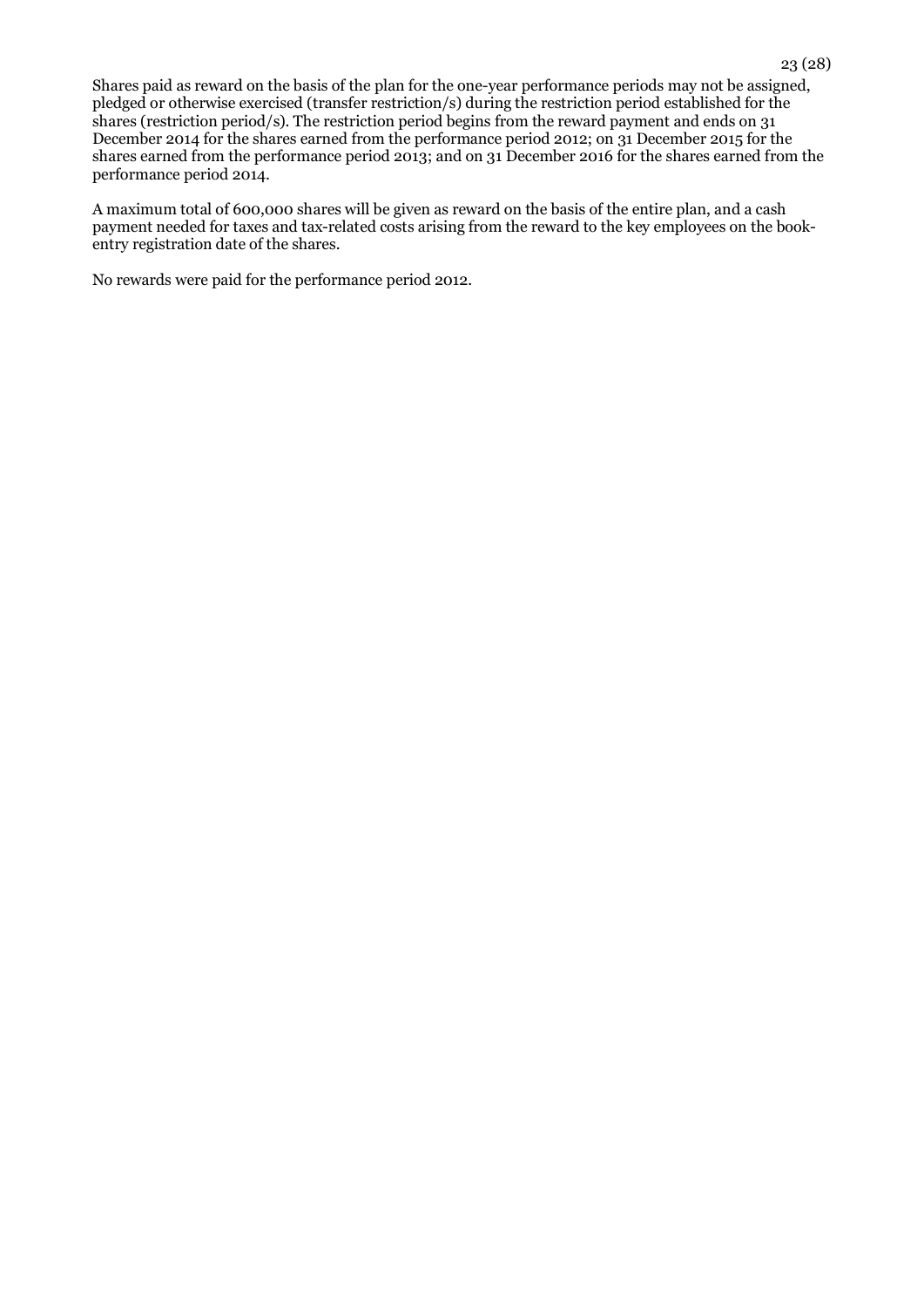| QUARTERLY INFORMATION                              | 2013           | 2013           | 2013           | 2012           | 2012     | 2012           | 2012           | 2011           | 2011    |
|----------------------------------------------------|----------------|----------------|----------------|----------------|----------|----------------|----------------|----------------|---------|
| <b>MEUR</b>                                        | Q <sub>3</sub> | Q <sub>2</sub> | Q <sub>1</sub> | Q <sub>4</sub> | $Q_3$    | Q <sub>2</sub> | Q <sub>1</sub> | Q <sub>4</sub> | $Q_3$   |
| Revenue                                            |                |                |                |                |          |                |                |                |         |
| Newspapers                                         | 45.1           | 47.3           | 45.6           | 52.6           | 48.9     | 53.2           | 51.9           | 55.8           | 52.5    |
| Kauppalehti Group                                  | 13.1           | 14.4           | 14.0           | 16.1           | 13.2     | 14.9           | 14.8           | 15.6           | 13.0    |
| <b>Digital Consumer Services</b>                   | 13.0           | 14.2           | 14.9           | 14.0           | 12.8     | 13.3           | 14.4           | 10.2           | 9.9     |
| Other operations                                   | 20.9           | 21.2           | 21.7           | 21.5           | 21.2     | 21.0           | 21.0           | 20.2           | 20.1    |
| Elimination                                        | $-20.3$        | $-20.7$        | $-21.3$        | $-21.4$        | $-20.9$  | $-21.4$        | $-21.1$        | $-20.4$        | $-20.4$ |
| <b>REVENUE</b>                                     | 71.7           | 76.3           | 74.9           | 82.7           | 75.2     | 81.0           | 81.1           | 81.3           | 75.1    |
| Total expenses excluding non-                      |                |                |                |                |          |                |                |                |         |
| recurring items                                    |                |                |                |                |          |                |                |                |         |
| Newspapers                                         | 40.8           | 44.2           | 43.6           | 45.4           | 43.6     | 46.0           | 46.1           | 47.5           | 45.5    |
| Kauppalehti Group                                  | 10.9           | 12.7           | 12.7           | 13.8           | 11.5     | 13.8           | 13.3           | 13.3           | 10.8    |
| <b>Digital Consumer Services</b>                   | 11.2           | 11.7           | 12.3           | 13.0           | 10.8     | 12.2           | 12.3           | 9.4            | 8.2     |
| Other operations                                   | 21.6           | 24.1           | 22.3           | 23.4           | 21.4     | 22.8           | 22.1           | 21.7           | 18.8    |
| TOTAL EXPENSES EXCLUDING<br>NON-RECURRING ITEMS    | 64.1           | 71.9           | 69.6           | 74.4           | 66.4     | 73.4           | 72.8           | 71.4           | 63.1    |
| Operating profit excluding non-<br>recurring items |                |                |                |                |          |                |                |                |         |
| Newspapers                                         | 4.3            | 3.1            | 2.0            | 7.2            | 5.4      | 7.2            | 5.9            | 8.3            | 7.0     |
| Kauppalehti Group                                  | 2.2            | 1.7            | 1.3            | 2.3            | 1.7      | 1.1            | 1.5            | 2.3            | 2.2     |
| <b>Digital Consumer Services</b>                   | 1.9            | 2.6            | 2.7            | 1.0            | 2.0      | 1.2            | 2.2            | 0.8            | 1.7     |
| Other operations                                   | $-0.6$         | $-2.7$         | $-0.5$         | $-1.9$         | $-0.1$   | $-1.7$         | $-1.0$         | $-1.5$         | 1.3     |
| OPERATING PROFIT EXCLUDING                         |                |                |                |                |          |                |                |                |         |
| NON-RECURRING ITEMS                                | 7.8            | 4.6            | 5.5            | 8.5            | 8.9      | 7.7            | 8.5            | 10.1           | 12.0    |
| % of revenue                                       |                |                |                |                |          |                |                |                |         |
| Newspapers                                         | 9.6            | 6.5            | 4.4            | 13.7           | 10.9     | 13.5           | 11.3           | 14.9           | 13.3    |
| Kauppalehti Group                                  | 16.9           | 12.0           | 9.6            | 14.2           | 12.9     | 7.1            | 10.2           | 15.0           | 17.1    |
| <b>Digital Consumer Services</b>                   | 14.5           | 18.0           | 18,1           | 6.8            | 15.7     | 9.0            | 14.9           | 7.8            | 16.7    |
| Other operations                                   | $-3.0$         | $-12.7$        | $-2.4$         | $-8.6$         | $-0.6$   | $-8.2$         | $-4.8$         | $-7.5$         | 6.5     |
| % OF REVENUE                                       | 10.8           | 6.0            | 7.3            | 10.3           | 11.8     | 9.5            | 10.4           | 12.4           | 16.0    |
| Non-recurring items                                |                |                |                |                |          |                |                |                |         |
| Newspapers                                         | 0.0            | 0.0            | 0.0            | $-0.2$         | $-0.1$   | $-2.6$         | $-0.5$         | $-0.5$         | 0.0     |
| Kauppalehti Group                                  | 0.0            | 0.0            | 0.0            | $-0.9$         | $-0.1$   | 0.0            | 0.0            | 0.0            | 0.0     |
| <b>Digital Consumer Services</b>                   | 0.0            | 8.4            | 0.0            |                | $-0.5$   | $-0.3$         | $-1.6$         | 0.0            | 0.0     |
| Other operations                                   | 0.0            |                | $_{0.0}$       | $-0.5$         | $_{0.0}$ |                |                | $_{0.0}$       |         |
| NON-RECURRING ITEMS                                |                | $-3.5$         |                | 0.7            |          | 0.0            | $-0.3$         |                | 0.4     |
| Operating profit                                   | 0.0            | 4.9            | 0.0            | $-0.9$         | $-0.7$   | $-2.9$         | $-2.5$         | $-0.5$         | 0.4     |
|                                                    |                |                |                |                |          |                |                |                |         |
| Newspapers                                         | 4.3            | 3.1            | $2.0\,$        | 7.0            | 5.2      | 4.6            | 5.3            | 7.8            | 7.0     |
| Kauppalehti Group                                  | 2.2            | 1.7            | 1.3            | 1.4            | 1.6      | 1.1            | 1.5            | 2.3            | 2.2     |
| Digital Consumer Services                          | 1.9            | 10.9           | 2.7            | 0.8            | 1.5      | 0,9            | 0.5            | 0.8            | 1.7     |
| Other operations                                   | $-0.6$         | $-6.2$         | $-0.5$         | $-1.5$         | $-0.1$   | $-1.7$         | $-1.3$         | $-1.5$         | 1.7     |
| <b>OPERATING PROFIT</b>                            | 7.8            | 9.5            | 5.4            | 7.6            | 8.1      | 4.8            | 6.0            | 9.5            | 12.4    |
| Finance income                                     | 0,9            | 0.5            | 0.4            | 0.0            | 3.1      | 0.7            | 0.0            | 0.2            | 1.2     |
| Finance expenses                                   | 0.8            | 0.5            | 0.6            | 0,9            | 0.6      | 0.3            | 1.7            | 3.9            | 0.3     |
| Share of profit of associated<br>companies         | $-0.2$         | 0.2            | 0.2            | $-3.9$         | $-0.2$   | 0.3            | $-0.5$         | $-0.6$         | 2.3     |
| PROFIT BEFORE TAX                                  | 7.7            | 9.5            | 5.4            | 3.8            | 10.5     | 5.6            | 3.8            | 5.3            | 15.6    |
|                                                    |                |                |                |                |          |                |                |                |         |

Income tax  $\begin{vmatrix} -1.8 & -1.6 & -1.4 & -1.7 & -2.4 & -1.1 & -1.1 & -2.4 & -3.4 \end{vmatrix}$ PROFIT FOR THE PERIOD  $\begin{array}{|c|c|c|c|c|c|c|c|c|} \hline \end{array}$  5.9 7.9 4.1 2.1 8.1 4.5 2.7 2.8 12.2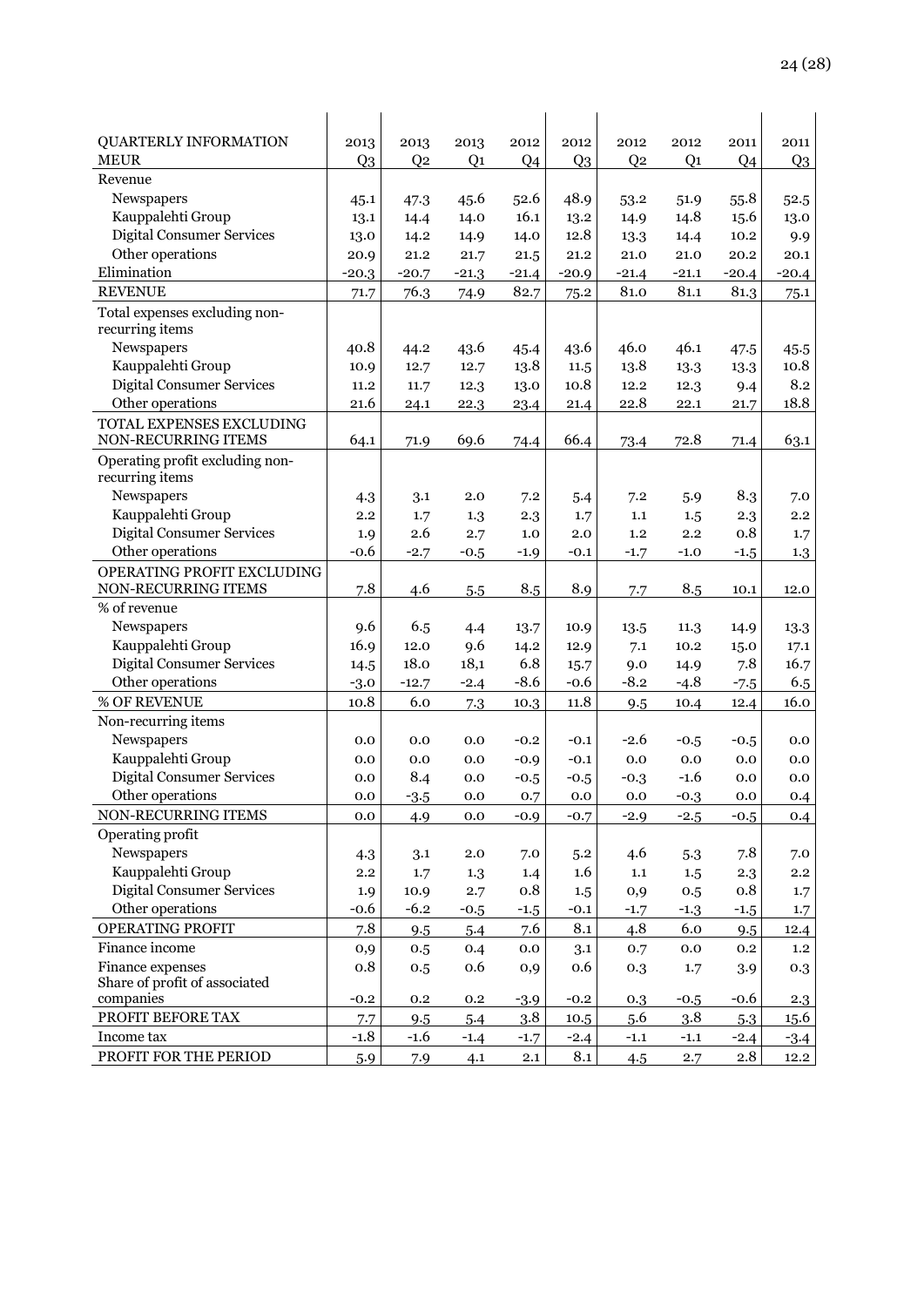#### **Main accounting principles (IFRS)**

This interim report has been prepared according to IFRS standards (IAS 34). The interim report applies the same accounting principles and calculation methods as the annual accounts dated 31 December 2012. The interim report does not, however, contain all the information or notes to the accounts included in the annual financial statements. This report should therefore be read in conjunction with the company's financial statements for 2012. The accounting principles of the financial years 2012 and 2013 are comparable. The company has no discontinued operations to report in the 2012–2013 financial periods.

The key indicators are calculated using the same formulae as applied in the previous annual financial statements. The quarterly percentages of Return on Investment (ROI) and Return on Equity (ROE) have been annualised using the formula ((1+quarterly return)4)-1). The figures in this interim report are independently rounded.

The Group has adopted the following new standards as of 1 January 2013:

IAS 1: Presentation of Financial Statements – Presentation of other comprehensive income, amended IAS 19: Employee Benefits, amended

IAS 27: Consolidated and Separate Financial Statements, amended

IAS 28: Investments in Associates and Joint Ventures, revised

IAS 32: Financial Instruments: Presentation – Offsetting Financial Assets and Financial Liabilities, amended

IFRS 7: Financial Instruments: Disclosures, amended

IFRS 9: Financial Instruments, new standard

IFRS 10: Consolidated Financial Statements, new standard

IFRS 11: Joint Arrangements, new standard

IFRS 12: Disclosure of Interests in Other Entities, new standard

IFRS 13: Fair Value Measurement, new standard

The impact of the new standards presented above on the Group is marginal, with the exception of IAS 19 Employee Benefits as far as the standard is amended concerning the so-called corridor approach. The effect of the amended standard on Alma Media's consolidated financial statements is presented in the table below:

| Funded pension obligations                              |                 |                        |         |
|---------------------------------------------------------|-----------------|------------------------|---------|
| <b>MEUR</b>                                             | Old<br>standard | <b>New</b><br>standard | Change  |
| Pension assets 1 Jan 2012                               | 0.0             |                        |         |
| Pension liabilities 1 Jan 2012                          |                 | 0.5                    | 0.6     |
|                                                         |                 |                        |         |
| Pension assets 31 Dec 2012                              | 0.1             |                        |         |
| Pension liabilities 31 Dec 2012                         |                 | 0.6                    | 0.7     |
|                                                         |                 |                        |         |
| Change of pension liabilities for financial period 2012 | 0.1             | $-0.1$                 | $-0.2*$ |

*\*Impact on financial period 2012 presented in other comprehensive income items*

The figures in this interim report are unaudited.

#### **Seasonality**

The Group recognises its content revenues from publishing activities as paid. Therefore, content revenues accrue in the income statement fairly evenly during the four quarters of the year. The bulk of newspaper subscription invoicing takes place at the beginning of the year and therefore the cash flow from operating activities is strongest in the first and second quarters. This also affects the company's balance sheet position in different quarters.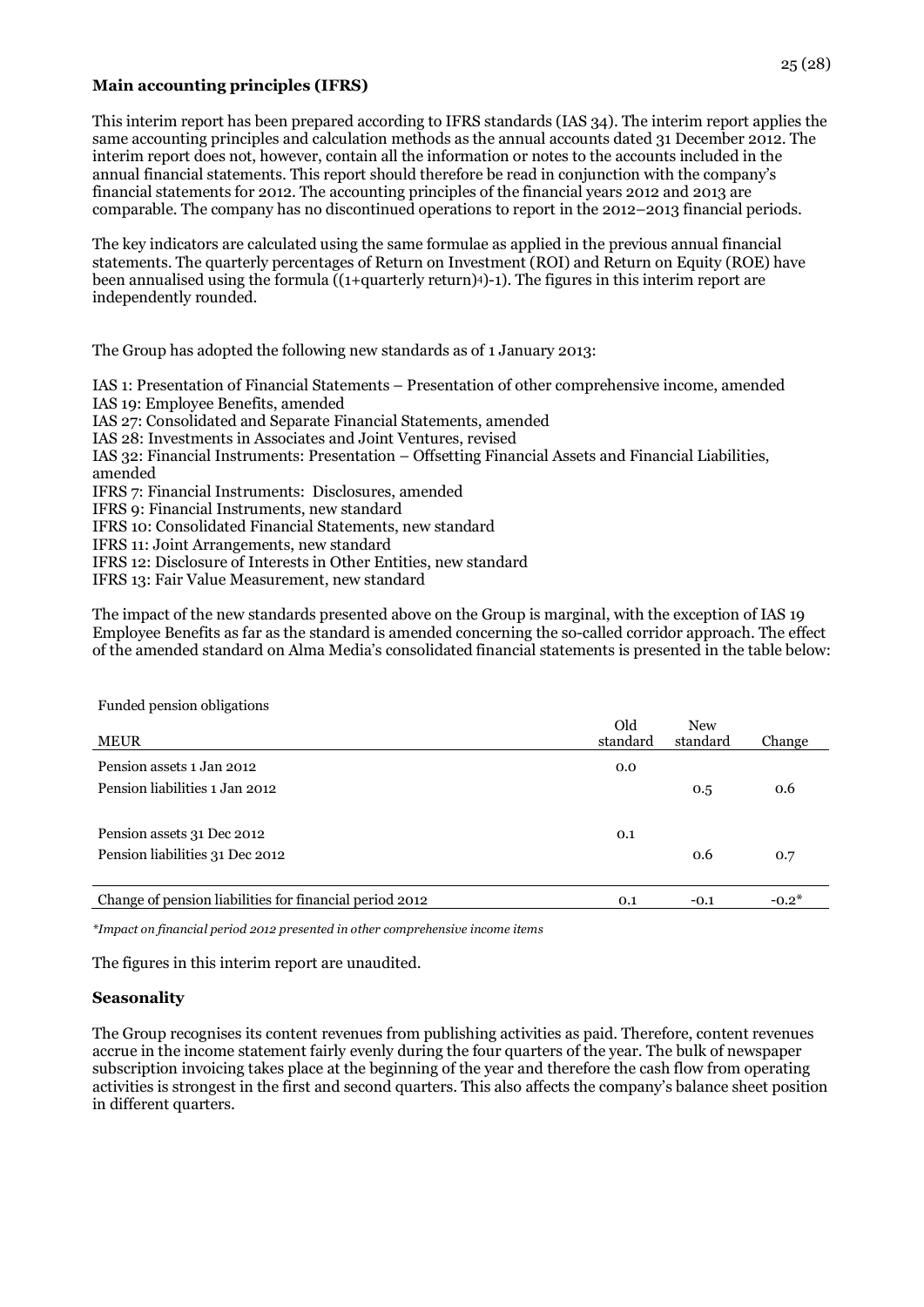#### **General statement**

This report contains certain statements that are estimates based on the management's best knowledge at the time they were made. For this reason they contain a certain amount of risk and uncertainty. The estimates may change in the event of significant changes in the general economic conditions.

ALMA MEDIA CORPORATION Board of Directors

#### **Alma Media's financial calendar 2013 and 2014**

- Capital Markets Day on Wednesday, 27 November 2013 from 9 a.m. till 2 p.m.

- Financial Statement Bulletin for financial year 2013 on Thursday, 13 February 2014 approximately at 9:00 EET

- Interim report for January-March 2014 on Tuesday, 29 April, approximately at 9:00 EEST

- Interim report for January-June 2014 on Friday, 18 July, approximately at 9:00 EEST

- Interim report for January-September 2014 on Friday, 24 October approximately at 9:00 EEST

Alma Media's Annual Review 2013, including corporate responsibility reporting, is scheduled to be published in calendar week 11, 2014, at the latest.

The Annual General Meeting is planned to be held on Thursday, 20 March 2014. Financial Statements, Report by the Board of Directors, Auditor's Report and Corporate Governance Statement will be published no later than on Thursday, 27 February 2014.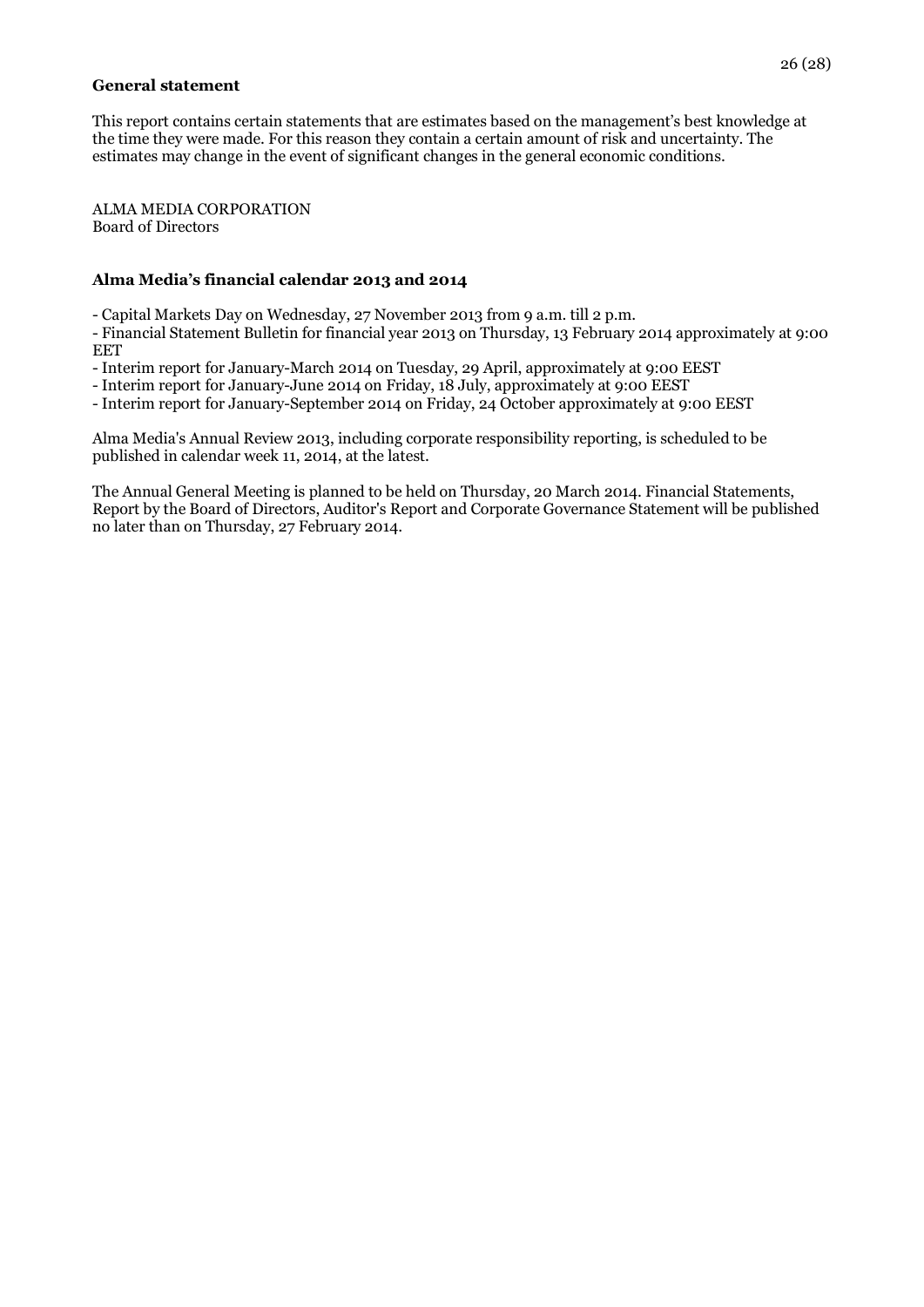#### REVENUE AND OPERATING PROFIT BY SEGMENT IN THE NEW SEGMENT STRUCTURE

2012

| <b>REVENUE BY SEGMENT</b>        | <b>New</b> | Old       |        |
|----------------------------------|------------|-----------|--------|
| <b>MEUR</b>                      | structure  | structure | Change |
| Newspapers                       |            |           |        |
| External                         | 203.4      | 203.4     | 0.0    |
| Inter-segments                   | 3.2        | 3.2       | 0.0    |
| Newspapers total                 | 206.6      | 206.6     | 0.0    |
| Kauppalehti Group                |            |           |        |
| External                         | 58.2       | 56.1      | 2.1    |
| Inter-segments                   | 0.8        | 0.8       | 0.0    |
| Kauppalehti Group total          | 59.0       | 56.9      | 2.1    |
| <b>Digital Consumer Services</b> |            |           |        |
| External                         | 52.2       | 54.3      | $-2.1$ |
| Inter-segments                   | 2.3        | 2.2       | 0.0    |
| Digital Consumer Services total  | 54.5       | 56.5      | $-2.1$ |
| Other operations                 |            |           |        |
| External                         | 6.3        | 6.3       | 0.0    |
| Inter-segments                   | 78.5       | 78.5      | 0.0    |
| Other operations total           | 84.8       | 84.8      | 0.0    |
| Elimination                      | $-84.8$    | $-84.7$   | 0.0    |
| Total                            | 320.1      | 320.1     | 0.0    |

|                                        | <b>New</b> | Old       |        |
|----------------------------------------|------------|-----------|--------|
| OPERATING PROFIT/LOSS BY SEGMENT MEUR* | structure  | structure | Change |
| <b>Newspapers</b>                      | 22.1       | 22.1      | 0.0    |
| Kauppalehti Group                      | 5.5        | 4.6       | 0,9    |
| Digital Consumer Services              | 3.8        | 4.7       | $-0.9$ |
| Other operations                       | $-4.7$     | $-4.7$    | 0.0    |
| Total                                  | 26.5       | 26.5      | 0.0    |

*\* Including non-recurring items*